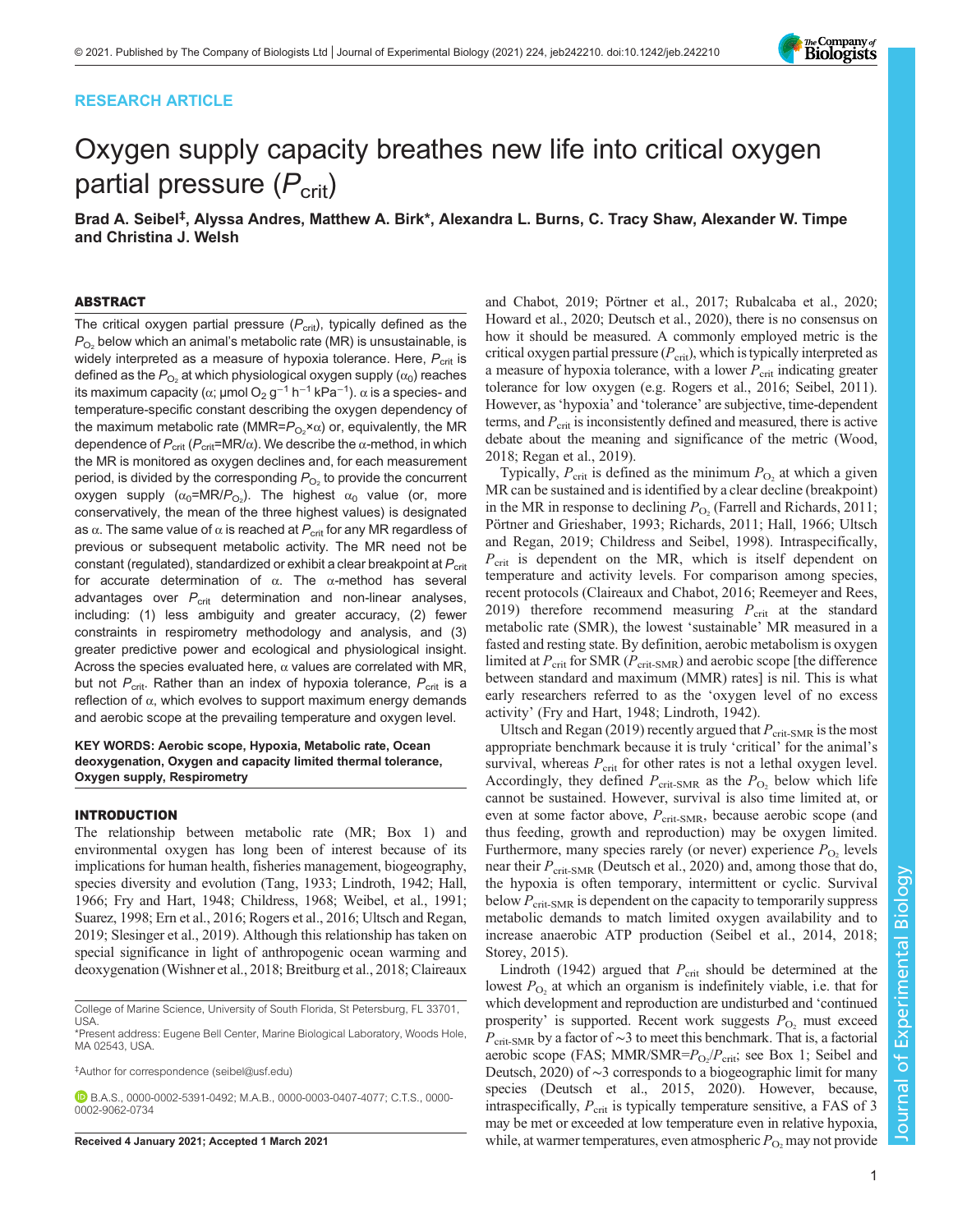# <span id="page-1-0"></span>Box 1. Definitions

#### Physiological oxygen supply capacity  $(\alpha)$

The maximum amount of oxygen that can be supplied per unit time and oxygen pressure, here presented mass-specifically ( $\mu$ mol O<sub>2</sub> g<sup>-1</sup> h<sup>-1</sup> kPa<sup>-1</sup>). The amount of oxygen being taken up at any given point ( $\alpha_0$ =MR/ $P_{\rm O_2}$ ) increases as oxygen declines and/or metabolic rate (MR) increases until it reaches its maximum capacity at  $P_{\text{crit}}$  ( $\alpha$ =MR/ $P_{\text{crit}}$ ). The  $\alpha$  is a species- and temperature-specific constant defining the  $\alpha$ -line, which quantifies the oxygen dependency of maximum metabolic rate (MMR= $\alpha{\times}P_{\mathrm{O}_2}$ , at  $P_{\mathrm{O}_2}{>}P_{\mathrm{crit-max}}$ , where  $P_{\mathrm{crit-max}}$  is the critical oxygen partial pressure at MMR) or, equivalently, the rate dependence of  $P_{\text{crit}}$ ( $P_{\text{crit}}$ =MR/ $\alpha$ ). The equations describing the  $\alpha$ -line have slope  $\alpha$ , and they intercept the origin.

### Metabolic rate (MR)

The rate of aerobic energy usage, estimated from oxygen consumption. MMR is the highest achievable MR, typically measured during or following exercise protocols. At  $P_{\text{O}_2}$  less than  $P_{\text{crit-max}}$ , MMR is directly oxygen dependent (MMR= $P_{\mathrm{O}_2}$ × $\alpha$ ). Standard metabolic rate (SMR) refers to the fasted, resting metabolic rate at a specified temperature.

#### Factorial aerobic scope (FAS)

The factorial difference between MMR and SMR (FAS=MMR/SMR). It is equivalently expressed in terms of environmental oxygen availability relative to physiological oxygen supply capacity (FAS= $P_{\mathrm{O}_2}$ × $\alpha$ /SMR at  $P_{\text{O}_2}$ < $P_{\text{crit-max}}$ ). FAS is a measure of the aerobic capacity to support activities (e.g. growth, reproduction, locomotion) beyond basic maintenance.

#### Critical  $P_{O_2}$  ( $P_{\text{crit}}$ )

The  $P_{\text{O}_2}$  at which oxygen supply reaches its maximum capacity ( $\alpha$ ) for any given MR ( $P_{\text{crit-MR}}$ =MR/ $\alpha$ ).  $P_{\text{crit}}$  is any rate-specific point on the  $\alpha$ -line. Equivalently,  $P_{\text{crit}}$  is the  $P_{\text{O}_2}$  below which its corresponding MR becomes oxygen limited. Throughout this paper,  $P_{\text{crit}}$  specified for a particular MR is indicated by a subscript (e.g.  $P_{\text{crit-SMR}}$  or  $P_{\text{crit-max}}$ , for SMR and MMR, respectively).

sufficient metabolic scope. Thus, the ecological significance of  $P_{\text{crit}}$ remains unclear, regardless of the rate at which it is measured, and there is no consensus on the best way to determine  $P_{\text{crit}}$ .

The traditional brokenstick method ([Yeager and Ultsch, 1989\)](#page-11-0) depends on a relatively constant MR as  $P_{\text{O}_2}$  declines (i.e. it must be 'regulated') and a discontinuity in the measured rate must be readily apparent at  $P_{\text{crit}}$ , where the rate begins to conform to available  $P_{\text{O}_2}$ . In the brokenstick method, the intersection of two regressions, through the oxygen-limited and oxygen-independent portions of the trial, is taken as  $P_{\rm crit}$  ([Yeager and Ultsch, 1989](#page-11-0)). This methodology imparts a great deal of importance to the constancy or degree of oxygen independence of the regulated rate at high  $P_{\text{O}_2}$  values as variation in slope will affect the determined  $P_{\text{crit}}$  value. A more consistent method uses only a single regression (MR versus  $P_{\text{O}_2}$ ) through the oxygen-limited portion of the curve and solves for SMR, which must be established at higher  $P_{\text{O}_2}$ . This limiting low oxygen (LLO) method is not influenced by variation in rate throughout the trial ([Reemeyer and Rees, 2019\)](#page-10-0). However, SMR estimates may vary with respirometry or statistical methodology [\(Chabot et al., 2021\)](#page-9-0) and other variables, which will influence  $P_{\rm crit}$ determination (e.g. [Negrete and Esbaugh, 2019; Regan and](#page-10-0) [Richards, 2017](#page-10-0)). What constitutes SMR is also unclear for the majority of species and many measurements to date may be more appropriately described as routine metabolic rate (RMR), for which activity and feeding history are unknown. Additionally,  $P_{\text{O}_2}$  below  $P_{\text{crit-SMR}}$  is in the realm of 'incipient lethal oxygen levels' [\(Claireaux and Chabot, 2016](#page-10-0)), where MR does not necessarily decline in direct proportion to  $P_{\text{O}_2}$ . In that case, the slope of that

portion of the trial will vary unpredictably, resulting in variable estimates for  $P_{\text{crit-SMR}}$ . Some studies have forced the oxygen-limited regression through the origin, increasing the consistency of  $P_{\text{crit-SMR}}$ determination, but without a stated physiological justification [\(McArley et al., 2019\)](#page-10-0).

Others have recommended statistical approaches to identify an inflection point in the data that represents  $P_{\text{crit}}$  ([Muggeo, 2003\)](#page-10-0) or to statistically describe the entire relationship between MR and  $P_{\text{O}_2}$ , without implication of any physiological mechanism or evidence that oxygen is driving the apparent relationship (non-linear regression, regulation index, or Michaelis–Menten analysis; [Mueller and Seymour, 2011; Cobbs and Alexander, 2018](#page-10-0); [Wood,](#page-11-0) [2018\)](#page-11-0). However,  $P_{\text{crit}}$  is effectively lost in such mathematical descriptions of the entire respirometry trial and it is unclear what information can be extracted from a description of the entire trial, much of which may not have any functional relationship to available oxygen.

For an individual organism, activity elevates MR and a higher rate will become oxygen limited (i.e. reach its  $P_{\text{crit}}$  for that MR) at higher oxygen pressures [\(Fry and Hart, 1948; Claireaux and Chabot,](#page-10-0) [2016\)](#page-10-0). The relationship between MR and its corresponding  $P_{\text{crit}}$  is often assumed to be curvilinear between  $P_{\text{crit-SMR}}$  and  $P_{\text{crit-max}}$  (the  $P_{\text{crit}}$  for the maximum metabolic rate, MMR). [Claireaux and Chabot](#page-10-0) [\(2016\)](#page-10-0) described this relationship schematically as the limiting oxygen level (LOL) curve. They note that, for any rate lower than MMR, ventilatory rates and cardiac output increase as environmental  $P_{\text{O}_2}$  declines until the LOL curve is reached. Further decline in  $P_{\text{O}_2}$  requires that extraneous metabolic costs (e.g. activity) be reduced. While this description is physiologically consistent, the authors did not explain or justify the curvilinear shape of the LOL curve and their direct measurements do not unambiguously support the assumed shape. Unfortunately, this assumption masks the quantifiable oxygen dependency of MR described by [Seibel and Deutsch \(2020\)](#page-10-0) and reinforces the idea that  $P_{\text{crit-SMR}}$  is an independent metric that reflects environmental hypoxia tolerance.

Here, we define  $P_{\text{crit}}$  as the  $P_{\text{O}_2}$  at which physiological oxygen supply mechanisms are operating at maximum capacity  $(\alpha, \beta)$ Box 1; [Deutsch et al., 2015, 2020; Seibel and Deutsch, 2020](#page-10-0); [Kielland et al., 2019](#page-10-0); [Lindroth, 1942\)](#page-10-0).  $P_{\text{crit}}$  values are a MR-specific measure of the oxygen supply capacity,  $\alpha$ , that can be mathematically defined as  $P_{\text{crit}} = MR/\alpha$  (see detailed derivation below and definitions in Box 1).  $\alpha$  is a species- and temperaturespecific constant that describes the linear dependency of  $P_{\rm crit}$  on MR and, equivalently, the oxygen dependency of the MMR (MMR= $P_{\text{O}_2} \times \alpha$ ; [Seibel and Deutsch, 2020](#page-10-0)). We show here that  $\alpha$ can be determined directly without an obvious breakpoint in, nor a standardized level of, MR.

This definition provides a strong theoretical justification for the concept of  $P_{\rm crit}$  and eliminates most, if not all, of the recently described pitfalls associated with its measurement ([Wood, 2018](#page-11-0); [Reemeyer and Rees, 2019;](#page-10-0) [Ultsch and Regan, 2019](#page-11-0); [Regan et al.,](#page-10-0) [2019\)](#page-10-0). This new definition calls into question widely held beliefs about the ecological and evolutionary significance of  $P_{\text{crit}}$ . As stated by [Fry and Hart \(1948\),](#page-10-0) 'the worth of such data to the ecologist must ultimately depend on proof that they have real significance as values limiting the activity of the organism in nature'. Many decades later, such proof is still not readily available and most evidence is merely correlative. Strong comparative approaches have been employed to demonstrate that  $P_{\text{crit}}$  sometimes reflects physiological adaptations to low oxygen [\(Regan et al., 2019](#page-10-0); [Wishner et al., 2018](#page-11-0); [Childress](#page-9-0) [and Seibel, 1998](#page-9-0); [Mandic et al., 2009](#page-10-0)). However, a comparatively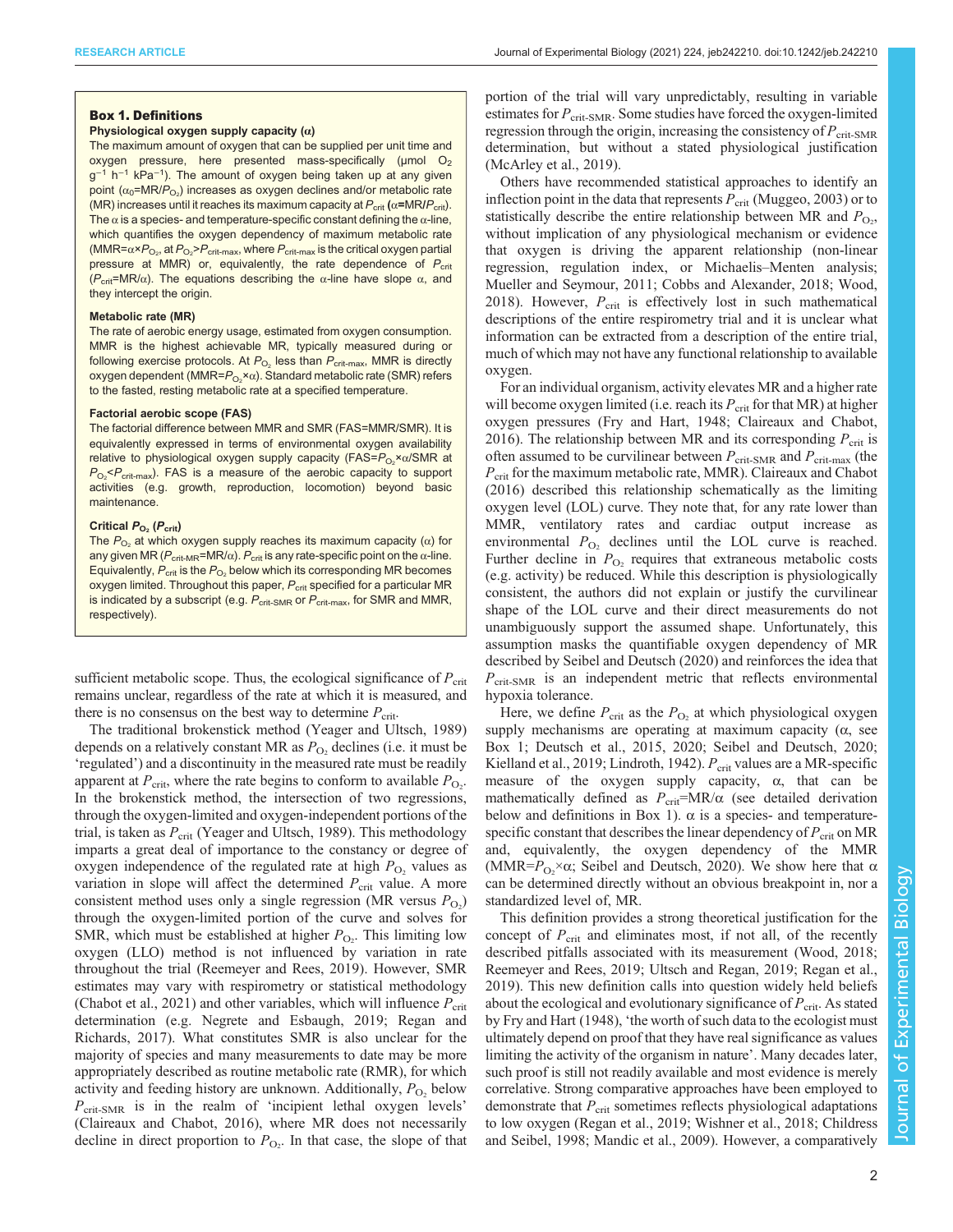<span id="page-2-0"></span>low  $P_{\text{crit}}$  value is often assumed to reflect adaptation to environmental hypoxia, even where oxygen levels never approach  $P_{\text{crit}}$  or in the absence of direct environmental  $P_{\text{O}_2}$  measurements. We argue here that  $P_{\text{crit}}$  is not a measure of hypoxia tolerance, per se, but rather an indirect way of measuring the oxygen supply capacity, itself adapted to supply oxygen for species-specific metabolic demands and aerobic scope across temperatures and at the prevailing oxygen pressure.

# MATERIALS AND METHODS

# Oxygen supply capacity determination

For an aerobic organism to obtain sufficient energy for survival, oxygen supply must meet oxygen demand. Oxygen demand is the aerobic MR, most commonly measured at rest (SMR) or at maximum exertion (MMR). The total amount of oxygen available for cellular respiration at any given time is a function of the ambient environmental  $P_{\text{O}_2}$  and the physiological oxygen supply ( $\alpha_0$ ; [Seibel](#page-10-0) [and Deutsch, 2020; Deutsch et al., 2015\)](#page-10-0). Physiological oxygen supply,  $\alpha_0$ , comprises each step in the oxygen cascade [\(Weibel](#page-11-0) [et al., 1991](#page-11-0)) from ventilation and blood–oxygen binding to cardiac output and circulation. We define and calculate  $\alpha_0$  as the rate of oxygen consumption (MR) per unit of available environmental oxygen pressure ( $\alpha_0$ =MR/ $P_{O_2}$ ; μmol O<sub>2</sub> g<sup>-1</sup> h<sup>-1</sup> kPa<sup>-1</sup>). When an individual has maximized these physiological mechanisms of oxygen delivery, the physiological oxygen supply,  $\alpha_0$ , has reached the physiological oxygen supply capacity,  $\alpha$ , and MR=MMR at that  $P_{\text{O}_2}$ .

Thus,  $\alpha_0$  must increase toward  $\alpha$ , via upregulated oxygen extraction and transport, as environmental  $P_{\text{O}_2}$  declines toward  $P_{\text{crit}}$  and/or as MR increases toward MMR (Fig. 1). The  $P_{\text{crit}}$  for a given MR is reached when  $\alpha_0 = \alpha$  and the oxygen cascade cannot be further upregulated. At  $P_{\text{O}_2}$  below  $P_{\text{crit}}$ , MR necessarily declines. Below  $P_{\text{crit-SMR}}$ , MR may be suppressed or maintained anaerobically or death may occur. The physiological oxygen supply capacity is set by species- and acclimation-specific attributes of the oxygen cascade and is constant across MR (Eqn 1; Fig. 1).  $P_{\text{crit}}$  is defined by maximized oxygen supply regardless of MR, rather than by the oxygen dependence of a

particular MR (see [Box 1](#page-1-0) for definition of terms):

$$
\alpha = \text{SMR}/P_{\text{crit-SMR}} = \text{RMR}/P_{\text{crit-RMR}} = \text{MMR}/P_{\text{crit-max}}.
$$
 (1)

To determine  $\alpha$ , the rate of oxygen consumption (MR) is monitored using established respirometry techniques as  $P_{\text{O}_2}$  declines. Each MR measurement period within a trial is divided by the corresponding  $P_{\text{O}_2}$  to provide a value for the rate of oxygen supply  $(\alpha_0)$  at that point in the trial. For any given MR, oxygen supply increases toward its maximum capacity (α) as  $P_{\text{O}_2}$  declines and the highest  $\alpha_0$  value is taken as the maximum capacity,  $\alpha$ . To be more conservative, here we designated the mean of the three highest  $\alpha_0$  values as  $\alpha$ . The  $\alpha$ -line (MMR= $P_{\text{O}_2} \times \alpha$ ) defines the limiting  $P_{\text{O}_2}$  for any MR between SMR and MMR. The oxygen supply capacity is conserved across MR (i.e. the  $\alpha$ -line is linear, with slope,  $\alpha$ , and intercept at the origin), as was demonstrated previously [\(Seibel and Deutsch, 2020](#page-10-0)) and is further supported here.

When MR is maintained at SMR throughout a trial, as is often the goal in traditional  $P_{\text{crit}}$  trials,  $\alpha_0$  will gradually increase throughout the run and may only reach  $\alpha$  briefly at  $P_{\text{crit-SMR}}$ . Thus,  $\alpha$  may be represented by few points before  $\alpha_0$  declines again as the subject either suppresses metabolism or experiences physiological failure. A decline in  $\alpha_0$  below  $P_{\text{crit-SMR}}$  is frequently observed, which diminishes the accuracy of traditional methods, such as the LLO or the brokenstick method, that rely on the slope of the that portion of the curve [\(Fig. 2](#page-3-0)). If, in contrast, the MR is directly proportional to  $P_{\text{O}_2}$  below a given  $P_{\text{crit}}$ , then  $\alpha_0$  will plateau when it reaches capacity, α. In this case, multiple  $α_0$  values can be averaged to determine  $α$  (see lines 1 and 2 in Fig. 1A,B). A final consideration is that  $\alpha_0$  may increase following the brief plateau if substantial error exists in  $P_{\text{O}_2}$  measurement (i.e. sensor calibration error; see Fig. 1). This occurs because  $P_{\text{O}_2}$  measurement error leads to a measurable rate of oxygen consumption (the numerator) even as  $P_{\text{O}_2}$  (the denominator) apparently, but erroneously, approaches anoxia. This is sometimes apparent as a positive y-intercept in the MR versus  $P_{\text{O}_2}$  trace. This is recognizable (Fig. 1) using the α-method but would represent undiagnosed error using traditional techniques. Once diagnosed,



Fig. 1. Schematic diagram showing the oxygen dependency of metabolic rate and physiological oxygen supply  $(\alpha_0)$ . (A) Maximum (MMR, red), routine (RMR, green) and standard (SMR, blue) metabolic rate (MR) as a function of  $P_{\rm O_2}$ . (B) The corresponding oxygen supply ( $\alpha_0$ =MR/ $P_{\rm O_2}$ ) increases as  $P_{\rm O_2}$ decreases, reaching its maximum capacity,  $\alpha$ , at the critical  $P_{\text{O}_2}$  ( $P_{\text{crit}}$ ). Thus,  $\alpha = MR/P_{\text{crit}}$  and the  $\alpha$ -line (red,  $P_{\text{O}_2}$  between  $P_{\text{crit-SMR}}$  and  $P_{\text{crit-max}}$ ) defines the rate dependence of  $P_{\rm crit}$  and, equivalently, the oxygen dependence of MMR. The α-line is described by the following equivalent equations: MR=α× $P_{\rm crit}$  MMR=α× $P_{\rm O_2}$ . Black dotted lines in each panel represent two common patterns of MR decline below P<sub>crit-SMR</sub>. (1) Oxygen supply capacity is maintained and the MR conforms to  $P_{\rm O_2}$  and (2) the MR declines faster than  $P_{\rm O_2}$ , indicating physiological failure or death. Patterns represented by gray dotted lines are rarely seen, but indicate possible error in  $P_{\text{O}_2}$  calibration. Each panel in [Figs 3](#page-4-0) and [5](#page-6-0) presents similar side-by-side plots of oxygen consumption rate and oxygen supply as a function of  $P_{\text{O}_2}$  for different species.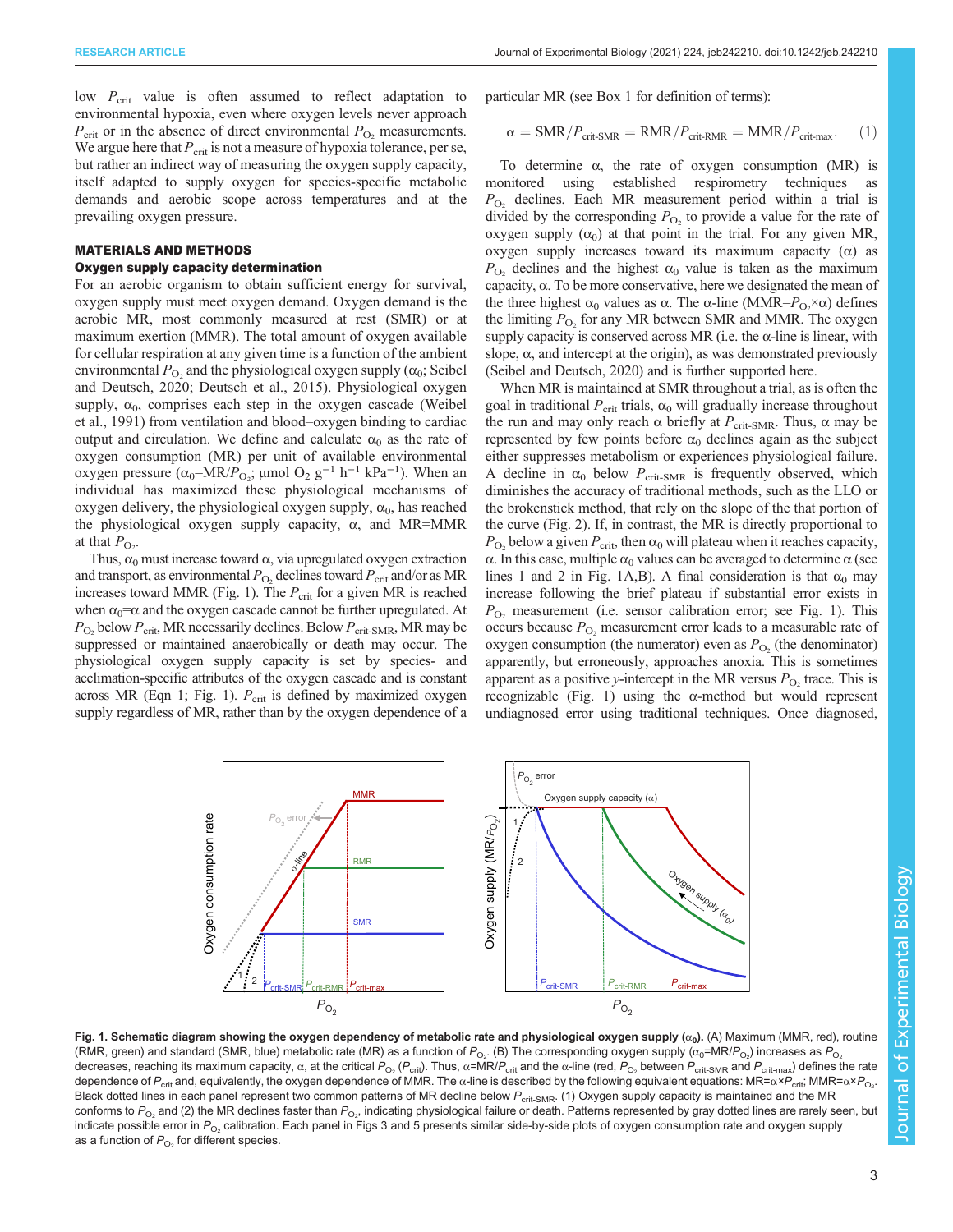<span id="page-3-0"></span>

Fig. 2. Representative respirometry trials comparing respirometry analysis methods. Trials are presented for (A) Fundulus grandis ([Reemeyer and Rees,](#page-10-0) [2019\)](#page-10-0) and (B) Crinia georgiani ([Marshall et al., 2013\)](#page-10-0) showing the linear low oxygen line (LLO, red dashed line; [Reemeyer and Rees, 2019](#page-10-0)), non-linear regression (dotted black line in B only; [Marshall et al., 2013\)](#page-10-0) and the α-line (solid black line; MMR=α×P<sub>O2</sub>). The LLO curve is extrapolated out to the estimated P<sub>crit-max</sub> for each case ([Seibel and Deutsch, 2020\)](#page-10-0) for comparison with the  $\alpha$ -line. For each  $\alpha$ -line,  $\alpha$  is the mean of the highest three  $\alpha_0$  values, where  $\alpha_0$ =MR/P<sub>O</sub>, for each measured point. The α-line, but not the LLO line, for F. grandis accurately predicts MMR (open squares), both at its estimated P<sub>crit-max</sub> and in hypoxia [\(Reemeyer and Rees, 2020\)](#page-10-0). The LLO method relies on regression of  $P_{O_2}$  values with MR below the SMR, the slope of which may reflect metabolic suppression, physiological failure (i.e. dying) or ambiguity in SMR determination rather than oxygen dependence. As a result, the LLO curve does not typically intercept the origin and its slope may be higher (as in A) or lower (as in B) than the  $\alpha$ -line. The LLO line may accurately predict  $P_{\text{crit-SMR}}$  (as in A) or not (as in B). Non-linear regressions and the regulation index ([Mueller and Seymour, 2011\)](#page-10-0) are purely descriptive and the relationship between MR and  $P_{\text{O}_2}$  that they describe may not be causal. As such, they cannot be used to predict rates under conditions beyond those at which they were originally measured.

 $P_{\text{O}_2}$  measurement error may be corrected. No correction has been applied to any of the data in the present manuscript.

# Specific recommendations

We make the following specific recommendations for use of the  $\alpha$ method.  $\alpha$  should be determined during exercise when possible because  $\alpha_0$  will be maintained near capacity ( $\alpha_0 \approx \alpha$ ) for a greater proportion of the trial and/or α may be reached multiple times throughout the trial [\(Fig. 1](#page-2-0)). If measured at MMR,  $\alpha_0$  will be near  $\alpha$ for the entire trial, in which case,  $\alpha$  may be determined as the mean of all  $\alpha_0$  values. A further advantage of measurement in an active state is that  $\alpha$  can be determined at higher  $P_{\text{O}_2}$ , well above potentially lethal oxygen levels. If  $\alpha$  is measured near SMR, we recommend averaging no more than the three the highest  $\alpha_0$  values to determine α. This diminishes the underestimating effect of averaging submaximal oxygen supply values above and below  $P_{\text{crit-SMR}}$ .

As with traditional measures of MR and  $P_{\text{crit}}$ , values of  $\alpha$  may be influenced by the precision of the measurement. However, because  $\alpha$  is not dependent on the MR, it is not dependent on the behavior of the animal in the respiration chamber, the technique used to measure the rate (e.g. closed versus intermittent-flow respirometry) or the duration of the trial ([Fig. 3](#page-4-0)). In some cases, extended trial duration could result in physiological acclimation of, or impairment to, the oxygen supply cascade in response to declining oxygen or accumulated metabolic waste, respectively, resulting in variation in  $\alpha$  relative to shorter trials [\(Reemeyer and Rees, 2020](#page-10-0); [Regan and](#page-10-0) [Richards, 2017;](#page-10-0) [Snyder et al., 2016; Sollid et al., 2005\)](#page-11-0). However, differences in methodology between studies that only influence the MR will not affect the oxygen supply capacity.

# Data selection

We used several approaches to test the applicability, generality and precision of the α-method. We first extracted and re-evaluated available literature data for 40 species in five phyla [\(Table S1\)](http://jeb.biologists.org/lookup/doi/10.1242/jeb.242210.supplemental) using studies that provided a 'representative' trace showing the relationship between the oxygen consumption rate and  $P_{\text{O}_2}$ . Data were extracted from these respirometry curves using WebPlotDigitizer 4.2 [\(https://automeris.io/WebPlotDigitizer/index.html](https://automeris.io/WebPlotDigitizer/index.html)). The oxygen supply capacity was determined as described above and compared with  $\alpha$  calculated using literature values of  $P_{\text{crit}}$  and the corresponding MR.

Many of the 'representative' curves provided in the literature may be the best of many trials, rather than being truly representative. Thus, they may not provide the most rigorous test of this method. Accordingly, we also tested full datasets [\(Table S2](http://jeb.biologists.org/lookup/doi/10.1242/jeb.242210.supplemental)) for zooplankton [\(Wishner et al., 2018\)](#page-11-0), shrimp (A.L.B. unpublished), squid (M.A.B. and B.A.S., unpublished) and fishes ([Slesinger et al., 2019;](#page-10-0) A.A., unpubllished) to assess inter-individual variance in  $\alpha$ . Oxygen consumption for each species was measured using published methods, based on accepted practices ([Clark et al., 2013;](#page-10-0) [Chabot](#page-9-0) [et al., 2016](#page-9-0)) using chambers of appropriate size and type for each species (see references in [Table S2](http://jeb.biologists.org/lookup/doi/10.1242/jeb.242210.supplemental)). All experiments were carried out with IACUC approval ( protocol # W IS00007992, W IS00004975).

To assist in the adoption of this new method, calculation of  $\alpha$  has been incorporated into the R package 'respirometry' with an optional parameter available to define the MR of interest for  $P_{\text{crit}}$ estimation [\(http://cran.r-project.org/package=respirometry](http://cran.r-project.org/package=respirometry)). The 'calc\_pcrit' and 'plot\_pcrit' functions now return side-by-side comparisons of  $P_{\rm crit}$  calculated using a brokenstick regression [\(Yeager and Ultsch, 1989](#page-11-0)), non-linear regression ([Marshall et al.,](#page-10-0) [2013\)](#page-10-0), the LLO method [\(Reemeyer and Rees, 2019](#page-10-0)), the sub-prediction interval method ([Birk et al., 2019\)](#page-9-0), and the  $\alpha$ -method presented here. Additionally, the function 'calc\_alpha' determines  $\alpha$  when the user inputs MR and oxygen data. This software is freely available on CRAN.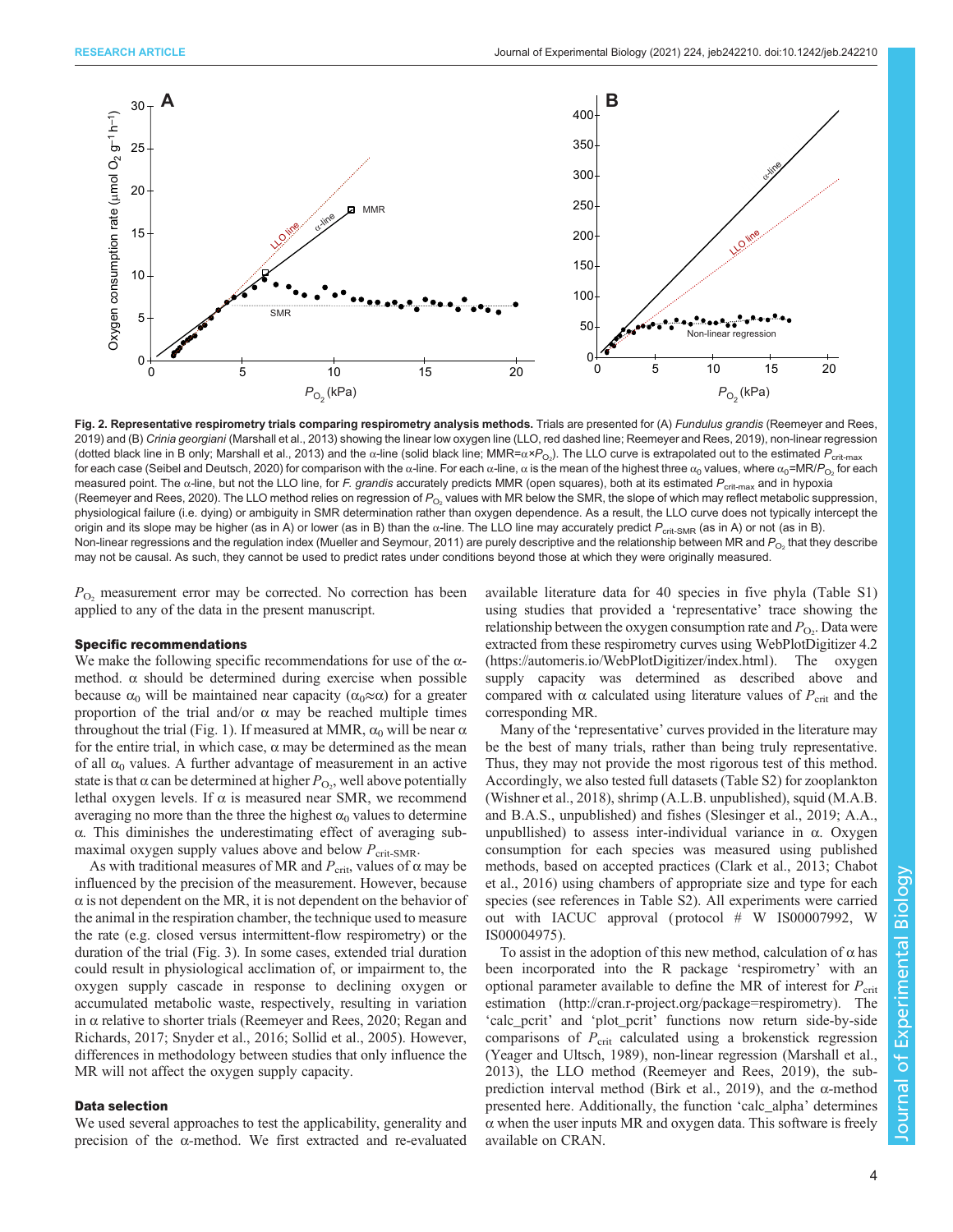<span id="page-4-0"></span>

Fig. 3. Oxygen supply capacity resulting from different respirometry methods. Different MRs result in different  $P_{\text{crit}}$  values but the same oxygen supply capacity, α. The α-line (left panels) describes the oxygen dependency of the MMR (MMR= $P_{\rm O_2}$ ×α; equations shown on plots) or, equivalently, the rate dependency of  $P_{\text{crit}}$  ( $P_{\text{crit}}$ =MR/ $\alpha$ ). The slope of these lines is  $\alpha$ , the mean of the highest three  $\alpha_0$  values calculated as MR/ $P_{\text{O}_2}$  for each point on the graph (right panels). (A) Red drum (Sciaenops ocellatus): measurements made at rest using intermittent flow (filled circles) or closed respirometry (crosses; Negrete and Ern, 2019) and following exhaustive exercise in hypoxia (open circle, excess post-exercise oxygen consumption, EPOC, at 9 kPa; [Ern et al., 2016\)](#page-10-0). (B) Octopus bimaculoides: the effect of experiment duration on MR and critical  $P_{\mathrm{O}_2}$ . Open circles represent measurements made with a trial duration of 4 h, while filled symbols were measured over 24 h with sufficient acclimation to achieve SMR ([Seibel and Childress, 2000\)](#page-10-0). (C) Nautilus pompilious: surgery-induced stress may have caused elevated MR and apparent oxyconformation (crosses; [Boutilier et al., 1996\)](#page-9-0) compared with acclimated specimens (filled symbols; [Staples et al., 2000](#page-11-0)).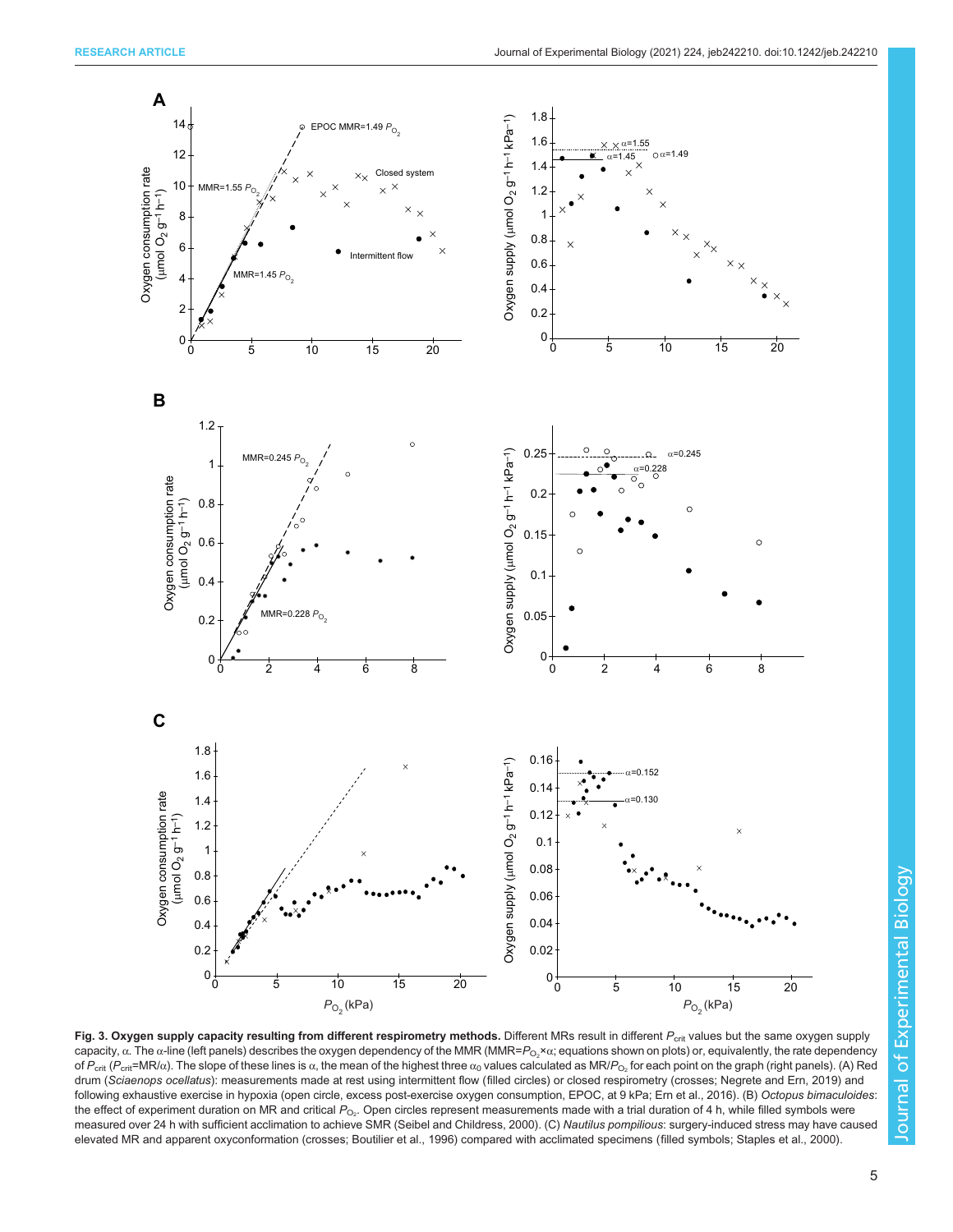## RESULTS

Published MR and  $P_{\text{crit}}$ , as well as the directly determined and calculated  $\alpha$  values, are presented in [Table S1](http://jeb.biologists.org/lookup/doi/10.1242/jeb.242210.supplemental) for 40 species of diverse aquatic and terrestrial animals. The individual trials used are presented pictorially in [Table S1](http://jeb.biologists.org/lookup/doi/10.1242/jeb.242210.supplemental). The MR,  $P_{\text{crit}}$  and α values were converted to common units (µmol O<sub>2</sub> g<sup>-1</sup> h<sup>-1</sup> and kPa) for ease of comparison. The physiological oxygen supply capacity, α, was determined using the α-method and calculated as the published MR divided by its corresponding  $P_{\text{crit}}$  ( $\alpha = MR/P_{\text{crit}}$ ). The  $\alpha$  values determined using these two distinct methods are correlated (Fig. 4; y=1.96x–0.10; Pearson's r=0.96, P<0.001, n=40). However, the α-method resulted in higher values on average (mean difference=4.4%), which reflects its dependence on the highest  $\alpha_0$ values, rather than a regression through all values as in other  $P_{\rm crit}$ methods. In the species analyzed here,  $\alpha$  ranged from 0.09  $\mu$ mol O<sub>2</sub> g<sup>-1</sup> h<sup>-1</sup> kPa<sup>-1</sup> for the deep-sea anglerfish, Melanocetus johnsoni, at 5°C ([Cowles and Childress, 1995](#page-10-0)), to 4.11 µmol  $O_2$  g<sup>-1</sup> h<sup>-1</sup> kPa<sup>-1</sup> at 28°C for larval zebrafish, Danio rerio ([Mandic et al., 2020](#page-10-0); [Table S1](http://jeb.biologists.org/lookup/doi/10.1242/jeb.242210.supplemental)). These values are within the range previously reported for a similar diversity of species and are correlated with the MR at which they were determined  $(\alpha=0.195\times\text{SMR}+0.317)$ ; Pearson's  $r=0.98$ ,  $P<0.001$ ; Fig. 4; [Deutsch et al., 2020](#page-10-0); [Seibel and Deutsch,](#page-10-0) [2020](#page-10-0)). The oxygen supply capacity is not significantly correlated with  $P_{\text{crit}}$  (Pearson's r=−0.10, P=1) but it is elevated, relative to



Fig. 4. The measured ( $\alpha$ -method) and calculated (published MR/ $P_{\text{crit}}$ ) oxygen supply capacity  $(α)$ . Values are presented in [Table S1](http://jeb.biologists.org/lookup/doi/10.1242/jeb.242210.supplemental). The measured  $\alpha$  (x-axis) is strongly correlated with that determined as MR/ $P_{\text{crit}}$ (y-axis) using reported values (black symbols, y=1.07x−0.10; Pearson's R=0.96, P<0.001). Oxygen supply capacity is significantly correlated with MR (α=0.195×SMR+0.317; Pearson's r=0.98, P<0.001; open symbols), but not the reported  $P_{\text{crit}}$  value (Pearson's r=−0.10, P=1; gray symbols). Data from [Behrens and Steffensen, 2007; Birk et al., 2018](#page-9-0); Birk et al., 2019; [Brill et al.,](#page-9-0) [2015; Burggren et al., 2019a,b](#page-9-0); [Caposella 2012](#page-9-0); [Childress, 1975](#page-9-0); [Childress](#page-9-0) [and Seibel, 1998;](#page-9-0) [Christensen and Colacino 2000; Claireaux and Chabot](#page-10-0) [2016; Collins et al., 2013; Cowles and Chidress, 1995; Crear and Forteath,](#page-10-0) [2000; Dall 1986; Ern et al., 2016; Fu et al., 2011;](#page-10-0) Lefevre et al., 2015; [Mandic](#page-10-0) [et al., 2020; Negrete and Esbaugh, 2019; Nillson and Ostlund-Nilsson, 2004;](#page-10-0) [Onthank et al., 2021; Paschke et al., 2010; Reemeyer and Rees, 2019;](#page-10-0) [Rutherford and Thuesen, 2005](#page-10-0); [Schurmann and Steffenson, 1997](#page-10-0); [Seibel and](#page-9-0) [Childress, 2000;](#page-9-0) [Slesinger et al., 2019;](#page-10-0) [Snyder et al., 2016; Speers-Roesch,](#page-11-0) [2012; Staples et al., 2000](#page-11-0); [Stoffels 2015; Thuy et al., 2010; Tuong et al, 2018;](#page-11-0) [Ultsch et al., 1981; Wishner et al., 2018.](#page-11-0)

oxygen demand, in the few species included here that inhabit persistently hypoxic environments, such as pronounced oxygen minimum zones (OMZs; [Tables S1](http://jeb.biologists.org/lookup/doi/10.1242/jeb.242210.supplemental) and [S2](http://jeb.biologists.org/lookup/doi/10.1242/jeb.242210.supplemental)).

In our dataset,  $\alpha_0$  increased in response to declining  $P_{\text{O}_2}$  in all cases and peaked or reached a plateau in all but two cases (see [Table S1](http://jeb.biologists.org/lookup/doi/10.1242/jeb.242210.supplemental)). As  $P_{\text{O}_2}$  continued to decline below  $P_{\text{crit-SMR}}$ ,  $\alpha_0$  either was maintained at capacity ( $\alpha_0 = \alpha$ ), with MR conforming directly to available  $P_{\text{O}_2}$  for the remainder of the trial (line 1; [Fig. 1](#page-2-0)), or declined, indicating metabolic suppression or physiological failure below  $P_{\text{crit-SMR}}$  (line 2; [Fig. 1\)](#page-2-0). In all cases, the mean of the highest three resulting  $\alpha_0$  values was designated as the oxygen supply capacity,  $\alpha$  [\(Table S1](http://jeb.biologists.org/lookup/doi/10.1242/jeb.242210.supplemental)), which was used to generate the  $\alpha$ -line (see [Box 1\)](#page-1-0). In two cases (see [Table S1](http://jeb.biologists.org/lookup/doi/10.1242/jeb.242210.supplemental)), a continuous increase in  $\alpha_0$ , with the highest value occurring at the lowest  $P_{\text{O}_2}$ , provided no clear peak or plateau, which likely indicates  $P_{\text{O}_2}$  measurement error. For these two cases, the highest  $\alpha_0$  was substantially higher than the mean of the highest three values. Unlike when using traditional  $P_{\text{crit}}$ methods, these potential  $P_{\text{O}_2}$  measurement errors are identifiable using the  $\alpha$ -method. The highest  $\alpha_0$  for the remaining species was only slightly higher than, and directly correlated with, the mean of the three highest values (y=1.1x–0.03;  $R^2$ =0.99, n=40).

The oxygen supply capacity,  $\alpha$ , was insensitive to differences in MR that resulted from differences in respirometry methods, such as closed versus intermittent flow respirometry, trial duration or organismal stress ([Fig. 3\)](#page-4-0). However, within a species, higher temperature typically results in higher oxygen supply capacity (see Chitala ornata and Lates calcarifer; [Table S2\)](http://jeb.biologists.org/lookup/doi/10.1242/jeb.242210.supplemental). This occurs because α supports maximum oxygen demand, which is elevated by temperature. Maximum or active MRs have been measured during declining  $P_{\text{O}_2}$  for several species. Below  $P_{\text{crit-max}}$ , the decline in MMR with  $P_{\text{O}_2}$  was described well by the α-line (MMR= $P_{\text{O}_2} \times \alpha$ ) and MMR and  $P_{\text{crit-SMR}}$  trials provided similar  $\alpha$ values [\(Fig. 5](#page-6-0)).

To assess intraspecific variability and to ensure that our analysis was not biased by the use of idealized representative curves from the literature, we also analyzed several existing respirometry datasets [\(Table S2](http://jeb.biologists.org/lookup/doi/10.1242/jeb.242210.supplemental)): Euphausia mucronata, a midwater krill from the Eastern Tropical Pacific OMZ (C.J.W. and B.A.S., unpublished), Farfantepenaeus duorarum, an estuarine pink shrimp (A.L.B. unpublished), the Atlantic spiny dogfish, Squalus acanthias (A.A., unpublished), and two oceanic squids, Illex illecebrosus and Sthenoteuthis oualaniensis (M.A.B., unpublished). Among these species,  $\alpha$  varied from 3.35±2.64 in E. mucronata to 0.41±0.13 in S. *acanthias*. The  $\alpha_0$  response types (described above) varied among individuals of each species, but typically displayed a clear peak or plateau, facilitating unambiguous identification of α. The α values were similar for each species whether derived using the  $\alpha$ -method or from  $P_{\text{crit}}$  and SMR determined using the LLO method [\(Reemeyer](#page-10-0) [and Rees, 2019\)](#page-10-0).

# **DISCUSSION**

 $P_{\text{crit}}$ , regardless of how it is determined, is a rate-specific measure of α and it is  $\alpha$ , rather than  $P_{\text{crit}}$  per se, that provides relevant physiological information. Because  $\alpha$  is not specific to a particular MR,  $P_{\text{crit}}$  need not be measured at SMR or any other specific MR. It is also not necessary for an individual animal to maintain a consistent MR throughout a trial or for a MR versus  $P_{\text{O}_2}$  curve to have a clear breakpoint. The oxygen supply capacity, whether directly determined or extracted from a  $P_{\text{crit}}$  value, defines the  $\alpha$ -line that describes the oxygen limit for every MR from SMR to MMR. This definition of  $P_{\text{crit}}$  is consistent with current physiological theory and the  $\alpha$ -method provides a simple, repeatable and precise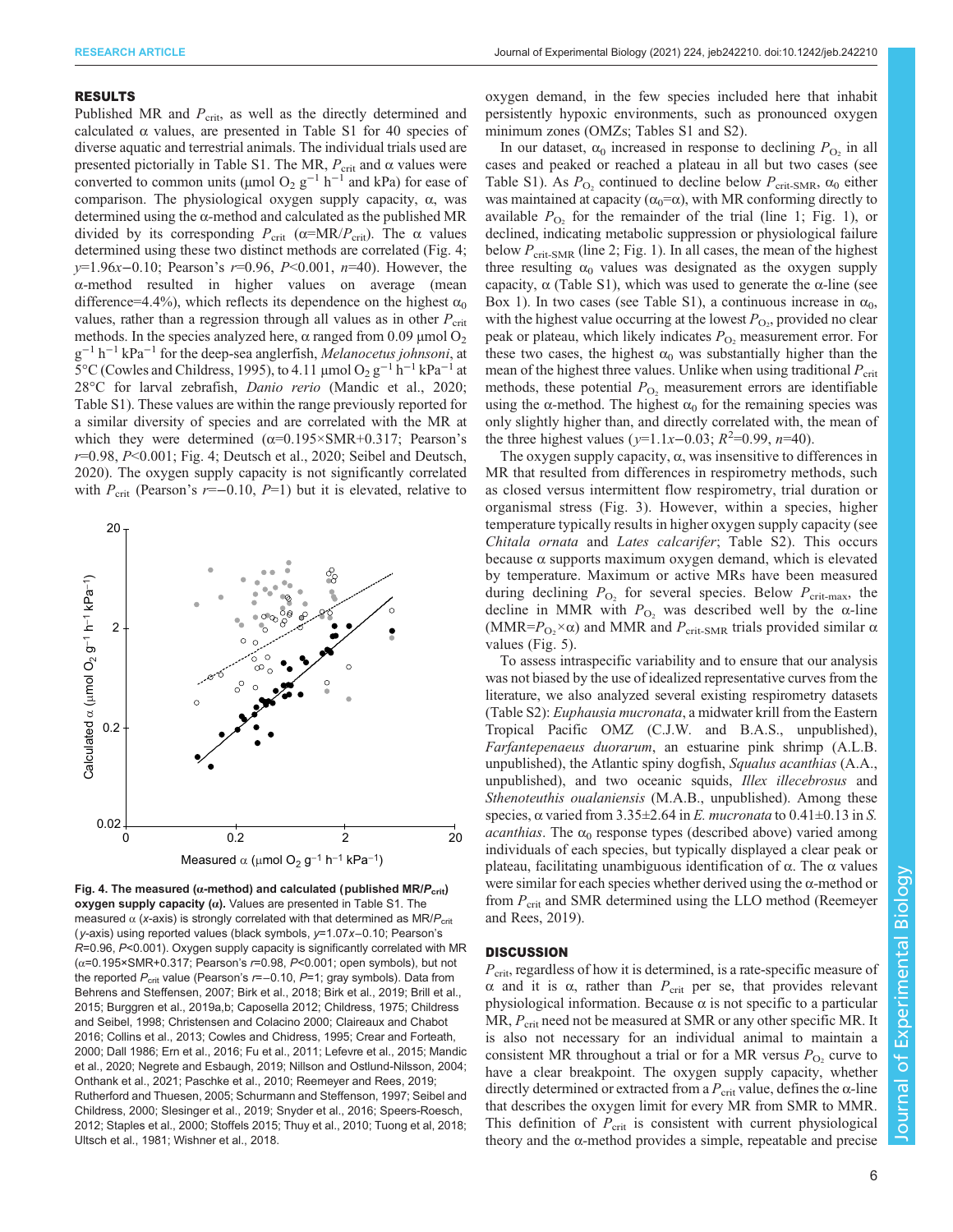<span id="page-6-0"></span>

Fig. 5. Oxygen supply capacity determined for MRs between standard and maximum. Left: the oxygen dependence of the maximum achievable oxygen consumption (metabolic) rate (MMR, open symbols) as described by the α-lines and their equations (MMR=α× $P_{\rm O_2}$ ). SMR (filled symbols) are also shown for some species. Right: the oxygen supply capacity,  $α$ , is identified as the mean of the three highest oxygen supply values  $(α<sub>0</sub>)$  recorded. (A) Penaeus esculentus [\(Dall, 1986](#page-10-0));  $\alpha$  determined as the mean of all  $\alpha_0$  values between  $P_{\text{crit-SMR}}$  and  $P_{\text{crit-max}}$ . (B) Gnathophausia ingens (deep-sea lophogastrid shrimp; [Childress and](#page-9-0) [Seibel, 1998](#page-9-0)). Hyperoxia (P<sub>O2</sub>>P<sub>crit-max</sub>) does not permit higher MMR. (C) S*alvelinus fontinalis* (brook trout; [Claireaux and Chabot, 2016\)](#page-10-0). The LLO line ([Reemeyer](#page-10-0) [and Rees, 2019\)](#page-10-0) would not accurately predict MMR.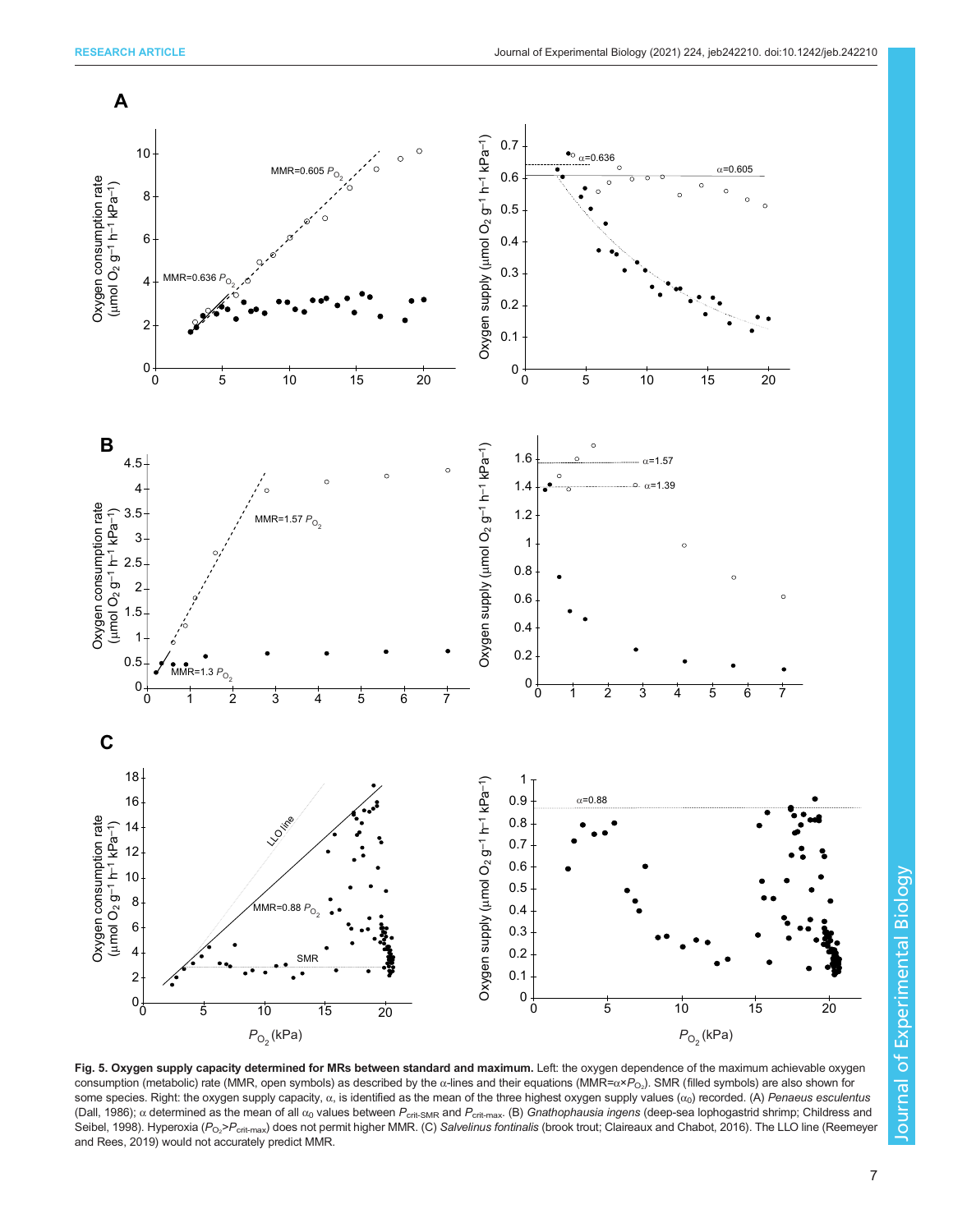<span id="page-7-0"></span>alternative to existing methods of determining  $P_{\text{crit}}$ . Moreover, this definition, with its emphasis on oxygen supply capacity, clarifies the physiological and evolutionary significance of  $P_{\text{crit}}$ .

# What does  $P_{\text{crit}}$  tell us?

 $P_{\text{crit}}$  is a measure of  $\alpha$ , from which the maximum metabolic rate achievable at any  $P_{\text{O}_2}$  can be determined. [Seibel and Deutsch \(2020\)](#page-10-0) showed that, for most shallow, coastal species,  $\alpha$  is nearly identical whether determined as  $SMR/P_{\text{crit-SMR}}$  or MMR/21 kPa. Interestingly, when using the  $\alpha$ -method,  $\alpha$  is often slightly (mean 4.4%) higher than that determined as SMR/ $P_{\text{crit-SMR}}$  ([Table S1\)](http://jeb.biologists.org/lookup/doi/10.1242/jeb.242210.supplemental). A higher α predicts a higher MMR, suggesting that some previous MMR measurements may have been slight underestimates. MMR trials typically start at  $P_{\text{O}_2}$  near air saturation and allow oxygen to decline by as much as 5–10%. In fact, [Clark et al. \(2013\)](#page-10-0) specifically recommended maintaining oxygen saturation above 80%. However, if, as we suggest, MMR declines linearly with  $P_{\text{O}_2}$  below  $P_{\text{crit-max}}$ , MMR values will be underestimated in proportion to the measurement  $P_{\text{O}_2}$ . Thus, the reported match between  $\alpha$  values determined in active and resting states may reflect off-setting discrepancies in both MMR and  $P_{\text{crit-SMR}}$  determination. We suggest that future studies should maintain  $P_{\text{O}_2}$  at or above air saturation during MMR measurement.



Fig. 6. Schematic diagrams showing the effect of potential selective forces acting on oxygen supply capacity. Variation in  $P_{\rm crit}$  reflects variation in both MR and oxygen supply capacity, that results from adaptations for athleticism, hypoxia tolerance or aerobic scope at different temperatures. (A) Two species with identical SMR (blue, red). The red species has a lower  $P_{\rm crit}$  and, thus, a higher  $\alpha$  (SMR/ $P_{\rm crit}$ ; greater slope of the  $\alpha$ -line), which may support one of two strategies: (1) greater athleticism (a higher MMR) in normoxia for the red species (arrow 1) or (2) hypoxia tolerance (lower  $P_{\text{crit-max}}$ ; arrow 2). MMR and  $P_{\text{crit-max}}$  must be known to be able to distinguish between these two alternatives. (B) A single individual or species measured at two temperatures (warm, red; cold, blue). Black numbered arrows represent the change in each metric (SMR, MMR and  $P_{\rm crit}$ ) with temperature. Arrow 1: temperature drives an increase in MMR and oxygen supply capacity. Arrow 2: SMR typically (but not always) increases faster with temperature than does MMR, resulting in an increase in  $P_{\text{crit}}$ . Arrow 3: chronic exposure to warmer temperatures results in adaptation or acclimation that reduces SMR, increasing aerobic scope and lowering P<sub>crit</sub>. (C) Data compiled in [Seibel and Deutsch \(2020\)](#page-10-0) for the subpolar Atlantic cod (blue), temperate black seabass (black), tropical coral reef damselfish (red) and the freshwater goldfish (orange).  $P_{\rm crit}$  (solid lines) increases with acute temperature exposure (intraspecifically) but decreases as a result of chronic exposure (intraspecific acclimation or, in this case, interspecific adaptation) to high temperature. Factorial aerobic scope (FAS; dashed lines) decreases with a slope that is identical in magnitude but opposite in sign to P<sub>crit</sub> because FAS=MMR/SMR=P<sub>crit-max</sub>/P<sub>crit</sub> ([Seibel and Deutsch, 2020](#page-10-0)). For the goldfish, P<sub>crit-max</sub> is low, reflecting adaptation of the oxygen supply capacity to maintain FAS in its hypoxic habitat.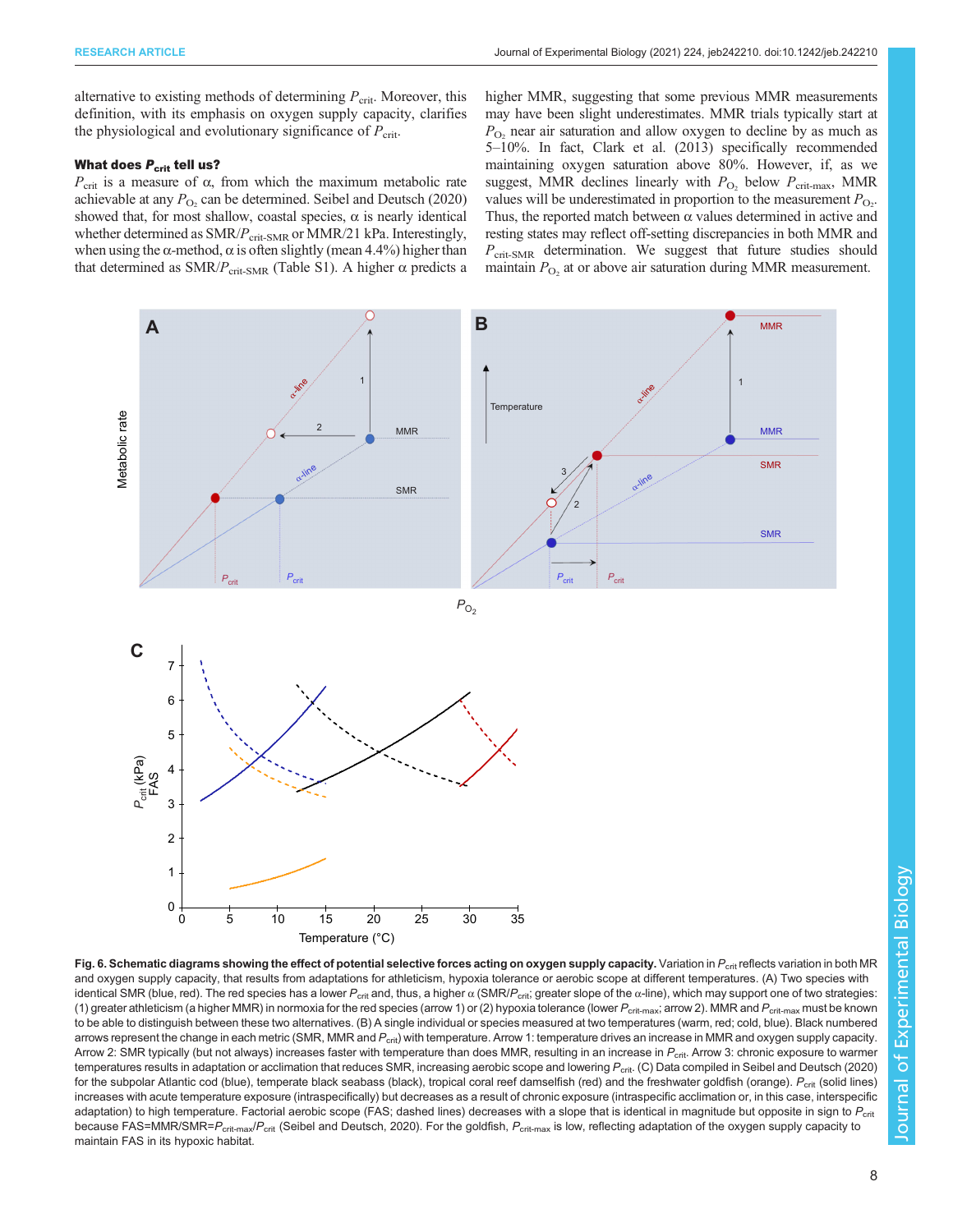Selection for elevated metabolic capacity (i.e. athleticism), increased aerobic scope or metabolic performance in persistent hypoxia may elevate the oxygen supply capacity [\(Fig. 6A](#page-7-0),B). In order to distinguish between these selective pressures,  $P_{\text{crit-max}}$  (the  $P_{\text{O}_2}$  above which no further increase in metabolism is possible) must be determined ([Fig. 6](#page-7-0)). A  $P_{\text{crit-max}}$  less than air saturation suggests adaptation to persistent hypoxia. Most terrestrial or shallow-living aquatic species have a  $P_{\text{crit-max}}$  near atmospheric  $P_{\text{O}_2}$  (21 kPa; [Seibel and Deutsch, 2020](#page-10-0)). For such species, additional environmental oxygen (hyperoxia) should not elevate metabolism. Among these 'normoxic' species, most of the variation in  $P_{\text{crit}}$ reflects the differing temperature sensitivities of MMR and SMR and, thus, the FAS ([Fig. 6C](#page-7-0)).

Inserting MMR and SMR into Eqn 1 and rearranging shows that  $FAS \times P_{crit-SMR} = P_{crit-max}$ , meaning that, for species with similar  $P_{\text{crit-max}}$ ,  $P_{\text{crit-SMR}}$  is inversely correlated with FAS [\(Fig. 6](#page-7-0)C; [Seibel](#page-10-0) [and Deutsch, 2020](#page-10-0)). FAS explained 95% of the variation in  $P_{\text{crit-SMR}}$ among 39 taxonomically diverse, normoxic species analyzed by [Seibel and Deutsch \(2020\).](#page-10-0) No variation could be attributed to measured differences in environmental  $P_{\text{O}_2}$ . Thus,  $P_{\text{crit-max}}$ , rather than  $P_{\text{crit-SMR}}$ , provides a useful measure of hypoxia tolerance, while hypoxic effects, as noted by [Ern et al. \(2016\)](#page-10-0), are evident at any  $P_{\text{O}_2}$  less than  $P_{\text{crit-max}}$  (air saturation for most coastal species). Below  $P_{\text{crit-max}}$ , MMR and aerobic scope are diminished in all species and the decrement is quantifiable using the  $\alpha$ -line. The precise decrement in aerobic scope that results in reduced fitness is unknown, but recent work suggests that a FAS of ∼3 defines biogeographical limits for many species [\(Deutsch et al., 2020\)](#page-10-0) and may provide the hypoxic benchmark above which species are 'indefinitely viable' as prescribed by [Lindroth \(1942\)](#page-10-0). Although a lower  $P_{\text{crit-SMR}}$  allows SMR to be sustained to that lower  $P_{\text{O}_2}$ , it is rare for most species to experience hypoxia less than about 3 times  $P_{\text{crit-SMR}}$  ([Deutsch et al., 2020](#page-10-0)). For those that do, hypoxia is typically intermittent or cyclic and selects for the ability to temporarily suppress metabolism rather than, or in addition to, enhanced oxygen supply capacity ([Seibel, 2011](#page-10-0); [Mandic et al.,](#page-10-0) [2009](#page-10-0); [McArley et al., 2019](#page-10-0); [Storey, 2015\)](#page-11-0).

In contrast, adaptation to persistent hypoxia (longer than a diel or tidal cycle) results in a relatively high  $\alpha$  for a given MR, which improves active (not resting) performance in low oxygen [\(Seibel and](#page-10-0) [Deutsch, 2020](#page-10-0)). As a result,  $P_{\text{crit}}$  is reduced at all metabolic levels and both  $P_{\text{crit}}$  and  $P_{\text{crit-max}}$  are low relative to those of similar species adapted to higher oxygen environments ([Childress and Seibel, 1998](#page-9-0); [Seibel, 2011](#page-10-0); [Wishner et al., 2018](#page-11-0); [Mandic et al., 2009](#page-10-0); [Richards,](#page-10-0) [2011; Regan et al., 2019\)](#page-10-0). For example, for Gnathophausia ingens, a deep-sea lophogastrid crustacean living permanently in the OMZ, α is ~1.39 µmol g<sup>-1</sup> h<sup>-1</sup> kPa<sup>-1</sup>, which is among the highest values measured here and its  $P_{\text{crit-max}}$  is extremely low (~2.5 kPa; [Fig. 5](#page-6-0); [Childress, 1968](#page-9-0)). Gnathophausia ingens lives persistently below 600 m in the California Current OMZ and rarely, if ever, experiences oxygen levels higher than its  $P_{\text{crit-max}}$ .

To understand whether variation in  $P_{\text{crit}}$  and  $\alpha$  reflects adaptation for metabolic capacity, aerobic scope or hypoxia,  $P_{\text{crit-max}}$  must also be known ([Fig. 6](#page-7-0)A). In the absence of such data, one can tentatively infer the adaptive value of  $\alpha$  if it is assumed that FAS for the species of interest falls within the typical range (∼3 to 6; [Seibel and](#page-10-0) [Deutsch, 2020; Killen et al., 2016; Peterson et al., 1989\)](#page-10-0). If true,  $P_{\text{crit-max}}$  will be 3–6 times  $P_{\text{crit-SMR}}$ , which can be calculated as SMR/ $\alpha$ . An estimated  $P_{\text{crit-max}}$  value substantially less than 21 kPa suggests that oxygen supply mechanisms may be adapted for hypoxia. For G. ingens, mentioned above,  $P_{\text{crit-max}}$ , estimated as  $6 \times \text{SMR}/\alpha$ , is only 2.42 kPa ([Table S1](http://jeb.biologists.org/lookup/doi/10.1242/jeb.242210.supplemental)), which is very near its independently measured  $P_{\text{crit-max}}$  ([Fig. 5\)](#page-6-0). In contrast, an assumed  $P_{\text{crit-max}}$  of 21 kPa would provide an unlikely FAS of 57. Thus, G. ingens high oxygen supply capacity facilitates high FAS (∼6) in extreme hypoxia (<2.5 kPa) [\(Childress and Seibel, 1998](#page-9-0)). Higher oxygen values (>2.5 kPa) will not enable higher MR or aerobic scope in G. ingens. The difference between  $P_{\text{crit-max}}$  and  $P_{\text{crit-SMR}}$  is less than 2 kPa for G. ingens, consistent with the very low and narrow oxygen range experienced in its deep-sea habitat ([Childress](#page-9-0) [and Seibel, 1998](#page-9-0)). Similarly, the goldfish maintains high FAS across a wide temperature range and in hypoxia by elevating  $\alpha$  and reducing both  $P_{\text{crit}}$  and  $P_{\text{crit-max}}$  [\(Fig. 6C](#page-7-0)).

## How should we determine the oxygen supply capacity?

The  $\alpha$ -method results in estimates of  $\alpha$  that are similar to those determined from  $P_{\rm crit}$  using other methods. This is especially true for the LLO (SMR extension) method ([Reemeyer and Rees, 2019\)](#page-10-0) because the variation in the MR for which  $P_{\text{crit}}$  is being determined is reduced or eliminated. The LLO method is further improved if the oxygen-limited portion of the curve is forced through the origin [\(McArley et al., 2019\)](#page-10-0). If α is determined from a  $P_{\rm crit}$  that is measured by the intersection of curves above and below  $P_{\text{crit-SMR}}$ , large errors may occur if the low- $P_{\text{O}_2}$  portion of the curve does not extend through the origin [\(Fig. 2\)](#page-3-0). Below  $P_{\text{crit-SMR}}$ , oxygen transport or oxidative metabolism may be failing or shutting down. Thus, the low- $P_{\text{O}_2}$  portion of the curve cannot be informative of performance in a non-lethal oxygen range. For∼30% of the trials in [Table S1,](http://jeb.biologists.org/lookup/doi/10.1242/jeb.242210.supplemental) MR is not directly proportional (does not conform) to  $P_{\text{O}_2}$  below  $P_{\text{crit-SMR}}$  as evidenced by a decline in  $\alpha_0$ following a peak at α. Using the α-method, MR measurements below  $P_{\text{crit-SMR}}$  are not diagnostic and, thus, are not relevant. However,  $P_{\text{crit}}$  is often defined as the transition between oxyconformation (below  $P_{\rm crit}$ ) and oxyregulation (above  $P_{\text{crit}}$ ) (e.g. [Rogers et al., 2016\)](#page-10-0). The definitions of  $P_{\text{crit}}$  and  $\alpha$  in the present study require reassessment of the concepts of oxygen consumption regulation and conformation [\(Gnaiger, 1993](#page-10-0); [Pörtner and Grieshaber, 1993](#page-10-0)).

Several methods have been developed to quantify the degree of regulation, loosely defined as the ability to maintain a constant MR across a range of oxygen levels, from the respiratory response of organisms over the complete range of measured oxygen pressures (e.g. regulation index: [Mueller and Seymour, 2011](#page-10-0); [Tang, 1933](#page-11-0); non-linear regression: [Marshall et al., 2013](#page-10-0); and best-fit approaches: [Cobbs and](#page-10-0) [Alexander, 2018](#page-10-0); [Muggeo, 2003](#page-10-0)). Proponents of these methods argue that a great deal of information is lost by distilling a respirometry trial down to a single critical  $P_{\text{O}_2}$  [\(Marshall et al., 2013](#page-10-0); [Wood, 2018\)](#page-11-0). However, the oxygen supply capacity, which we argue is the important information provided by  $P_{\text{crit}}$ , is lost in mathematical descriptions of the entire trial and it is unclear what information is gained from such analyses. Unless the relationship between MR and  $P_{\text{O}_2}$  above the  $\alpha$ -line is causal, there is no particular reason to describe it at all. At  $P_{\text{O}_2}$  above the  $\alpha$ -line, MR may correlate with a number of covariables, including time in captivity, time since feeding, accumulation of metabolic waste, diel cycles, stress and activity. Some of these variables may be controlled for during experiments, but even so, as [Ultsch and Regan \(2019\)](#page-11-0) point out, it is impossible to know whether MR above  $P_{\rm crit}$  is supporting the same maintenance processes that comprise a MR at its  $P_{\rm crit}$  [\(Ultsch and Regan, 2019\)](#page-11-0). For example, vision is energetically expensive and it may be diminished at oxygen values between  $P_{\text{crit-max}}$  and  $P_{\text{crit-SMR}}$  ([McCormick et al., 2019](#page-10-0)). Thus, apparent oxyregulation is not necessarily oxygen independence and a lack of apparent regulation (i.e. conformation) is not necessarily oxygen dependence. Rather, what is typically referred to as regulation are the physiological adjustments that provide additional oxygen to meet the concurrent metabolic demands as environmental  $P_{\text{O}_2}$  declines,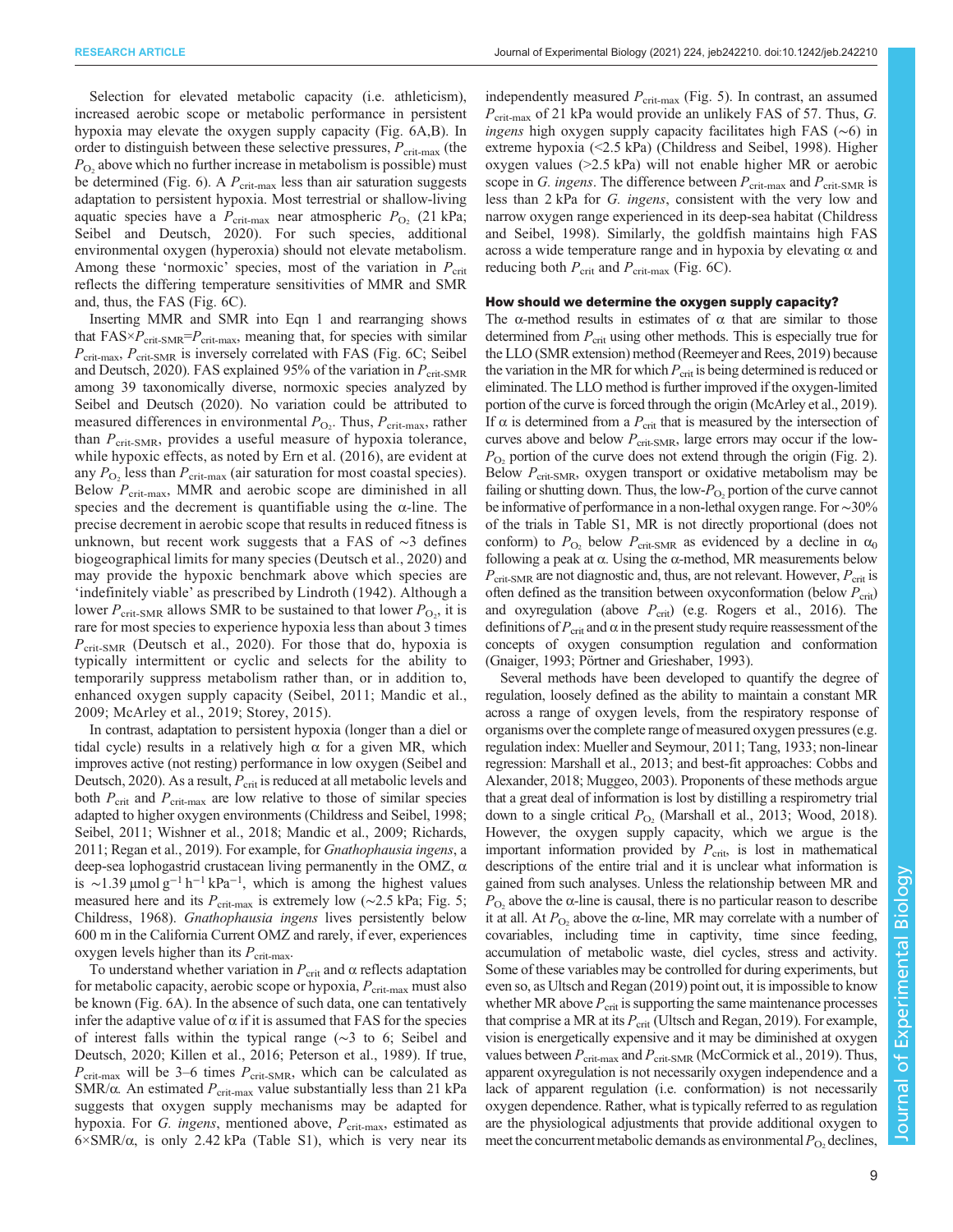<span id="page-9-0"></span>regardless of the constancy or level of those demands. Only at maximum exertion for a given  $P_{\text{O}_2}$  is oxygen supply operating at capacity and, as a result, MMR conforms linearly to environmental oxygen availability between  $P_{\text{crit-SMR}}$  and  $P_{\text{crit-max}}$  [\(Fig. 5\)](#page-6-0).

True conformation (a continuous decline in MR in direct proportion to  $P_{\text{O}_2}$  throughout a respirometry trial), in contrast, implies that an individual is operating continuously at its maximum oxygen supply capacity or that it completely lacks aerobic scope (i.e. MMR equals SMR regardless of oxygen availability). For example, Nautilus pompilius was described as an oxyconformer (Boutilier et al., 1996), but [Fig. 3C](#page-4-0) shows that  $\alpha_0$  increases as  $P_{\text{O}_2}$  declines, suggesting some level of active regulation. [Staples et al. \(2000\)](#page-11-0) later showed that N. pompilius does in fact regulate and that the previously reported elevated rate and oxyconformation may have been due to surgery-induced stress. Regardless, the  $\alpha$  we determined from the two  $N.$  pompilius studies is similar ([Fig. 3C](#page-4-0)). True conformation is seemingly rare ([Ultsch and Regan, 2019](#page-11-0)), even among animals that lack complex circulatory systems ([Rutherford and Thuesen,](#page-10-0) [2005\)](#page-10-0).

An additional benefit of measuring  $\alpha$  is that it can be measured at MRs higher than SMR and at oxygen pressures well above lethal limits. Measuring  $P_{\text{crit-SMR}}$  using any traditional method requires exposing animals to potentially lethal oxygen levels below  $P_{\text{crit-SMR}}$ . If measured in an active state, as recommended here, an organism can simply lower oxygen demand by reducing activity as oxygen becomes limiting. If desired, the SMR can be measured independently at high  $P_{\text{O}_2}$  to determine aerobic scope or to calculate  $P_{\text{crit-SMR}}$ . Thus, the α-method, applied to MRs above SMR, as recommended here, will alleviate the effects of measurement on animal welfare.

Thus, direct determination of  $\alpha$  has several advantages over  $P_{\rm crit}$ and non-linear descriptions of respirometry data. (1) The  $\alpha$ method provides a direct and unambiguous measure of oxygen supply capacity. Using the  $\alpha$ -method, any two independent researchers will arrive at the same α value from the same dataset. The ambiguity in other  $P_{\text{crit}}$  methods arises because they are influenced by which MR measurement periods are included in the oxyconforming regression (below  $P_{\text{crit}}$ ) and how the MR itself is calculated. (2) The value of  $\alpha$  obtained using the α-method is more accurate than other  $P_{\text{crit}}$  methods as evidenced by the ability to predict limiting oxygen levels for any MR or to predict the maximum achievable MR at any  $P_{\text{O}_2}$ . The accuracy derives from the fact that the  $\alpha$ -line runs through the origin and that  $\alpha$  is consistently defined as the highest  $\alpha_0$  value (or mean of highest 3). (3) The  $\alpha$ -method does not depend on respirometry methodology to the extent that other methods do, which means that any two researchers are likely to arrive at similar values for the same species even if using very different respirometry methods.

#### **Conclusions**

 $P_{\rm crit}$  is a rate-specific measure of the oxygen supply capacity ( $\alpha$ ), rather than hypoxia tolerance. Variation in  $P_{\text{crit-SMR}}$  reflects variation in FAS, while  $P_{\text{crit-max}}$  indicates the  $P_{\text{O}_2}$  below which that aerobic scope becomes oxygen limited. We suggest that  $\alpha$  is the important physiological information provided by traditional  $P_{\rm crit}$  measurements and that this information is lost in non-linear analyses. We describe a method to directly determine  $\alpha$ , which has several advantages over traditional  $P_{\text{crit}}$  determination, including (1) less ambiguity and greater accuracy, (2) fewer constraints on respirometry methods and the analysis of respirometry data, and (3) greater predictive power and ecological and physiological insight. The oxygen supply capacity enables testing of previously obscured hypotheses regarding aerobic scope and its response to environmental change.

#### Acknowledgements

We thank E. V. Thuesen for helpful suggestions on an early draft and anonymous reviewers for their constructive comments.

#### Competing interests

The authors declare no competing or financial interests.

#### Author contributions

Conceptualization: B.A.S.; Methodology: B.A.S., A.A., M.A.B., A.L.B.; Validation: B.A.S., A.A., M.A.B., A.L.B., C.T.S., A.W.T., C.J.W.; Formal analysis: B.A.S., C.T.S., A.W.T., C.J.W.; Data curation: B.A.S., A.A., M.A.B., A.L.B., C.T.S., A.W.T., C.J.W.; Writing - original draft: B.A.S.; Writing - review & editing: B.A.S., A.A., M.A.B., A.L.B., C.T.S., A.W.T., C.J.W.; Supervision: B.A.S.; Funding acquisition: B.A.S.

#### Funding

This project was supported by National Oceanic and Atmospheric Administration grants NA18NOS4780167 and NA17OAR4310081 and National Science Foundation grant OCE-1459243 to B.A.S., the Jack and Katharine Ann Lake Fellowship to A.A., the Anne and Werner Von Rosenstiel Fellowship and Garrels Memorial Endowed Fellowship to A.W.T., the Hogarth Fellowship to C.J.W., the Southern Kingfish Association Fellowship to A.L.B., and a National Science Foundation postdoctoral fellowship (DBI-1907197) to M.A.B.

#### References

- Andres, A., Seibel, B. A., Slesinger, E., Saba, G. K. and Saba, V. (in preparation). Hypoxia tolerance and aerobic scope in spiny dogfish, Squalus acanthias, as a function of temperature. In prep.
- Behrens, J. W. and Steffensen, J. F. [\(2007\). The effect of hypoxia on behavioural](https://doi.org/10.1007/s00227-006-0456-4) [and physiological aspects of lesser sandeel,](https://doi.org/10.1007/s00227-006-0456-4) Ammodytes tobianus (Linnaeus, 1785). Mar. Biol. 150[, 1365-1377. doi:10.1007/s00227-006-0456-4](https://doi.org/10.1007/s00227-006-0456-4)
- [Birk, M. A., McLean, E. L. and Seibel, B. A.](https://doi.org/10.1242/jeb.187443) (2018). Ocean acidification does not [limit squid metabolism via blood oxygen supply.](https://doi.org/10.1242/jeb.187443) J. Exp. Biol. 221, jeb187443. [doi:10.1242/jeb.187443](https://doi.org/10.1242/jeb.187443)
- [Birk, M. A., Mislan, K. A. S., Wishner, K. F. and Seibel, B. A.](https://doi.org/10.1016/j.dsr.2019.04.017) (2019). Metabolic [adaptations of the pelagic octopod](https://doi.org/10.1016/j.dsr.2019.04.017) Japetella diaphana to oxygen minimum zones. Deep-Sea Research Part I 148[, 123-131. doi:10.1016/j.dsr.2019.04.017](https://doi.org/10.1016/j.dsr.2019.04.017)
- [Boutilier, R. G., West, T. G., Pogson, G. H., Mesa, K. A., Wells, J. and Wells, M. J.](https://doi.org/10.1038/382534a0) (1996). Nature 382[, 534-536. doi:10.1038/382534a0](https://doi.org/10.1038/382534a0)
- Breitburg, D., Levin, L. A., Oschlies, A., Grégoire, M., Chavez, F. P., Conley, [D. J., Garçon, V., Gilbert, D., Gutie](https://doi.org/10.1126/science.aam7240)́rrez, D., Isensee, K. et al. (2018). Declining [oxygen in the global ocean and coastal waters.](https://doi.org/10.1126/science.aam7240) Science 359, eaam7240. doi:10. [1126/science.aam7240](https://doi.org/10.1126/science.aam7240)
- [Brill, R.W., Bushnell, P.G., Elton, T.A. and Small, H.J.](https://doi.org/10.1016/j.jembe.2015.06.003) (2015). The ability of blue crab (Callinectes sapidus[, Rathbun 1886\) to sustain aerobic metabolism during](https://doi.org/10.1016/j.jembe.2015.06.003) hypoxia. J Exp. Mar. Biol. Ecol. 471[, 126-136. doi:10.1016/j.jembe.2015.06.003](https://doi.org/10.1016/j.jembe.2015.06.003)
- [Burggren, W. W., Arriaga-Bernal, J. C., Mendez-Arzate, P. M. and Mendez-](https://doi.org/10.1016/j.cbpa.2019.110538)Sanchez, J. F. [\(2019a\). Metabolic physiology of the Mayan cichlid fish](https://doi.org/10.1016/j.cbpa.2019.110538) (Mayaheros uropthalmus[\): Re-examination of classification as an oxyconformer.](https://doi.org/10.1016/j.cbpa.2019.110538) J. Comp. Biochem. Physiol. A 237[, 110538. doi:10.1016/j.cbpa.2019.110538](https://doi.org/10.1016/j.cbpa.2019.110538)
- [Burggren, W. W., Mendez-Sanchez, J. F., Bautista, G. M., Pena, E., Garcia, R. M.](https://doi.org/10.1111/jfb.13945) and Gonzalez, C. A. [\(2019b\). Developmental changes in oxygen consumption](https://doi.org/10.1111/jfb.13945) [and hypoxia tolerance in the heat and hypoxia-adapted tabasco line of the Nile](https://doi.org/10.1111/jfb.13945) tilapia Oreochromis niloticus[, with a survey of the metabolic literature for the genus](https://doi.org/10.1111/jfb.13945) Oreochromis. J. Fish Biol. 94[, 732-744. doi:10.1111/jfb.13945](https://doi.org/10.1111/jfb.13945)
- [Caposella, K. M., Brill, R. W., Fabrizio, M. C. and Bushnell, P. G.](https://doi.org/10.1111/j.1095-8649.2012.03380.x) (2012). [Metabolic and cardiorespiratory responses of summer flounder](https://doi.org/10.1111/j.1095-8649.2012.03380.x) Paralichthys dentatus [to hypoxia at two temperatures.](https://doi.org/10.1111/j.1095-8649.2012.03380.x) J. Fish Biol. 81, 1043-1058. doi:10.1111/ [j.1095-8649.2012.03380.x](https://doi.org/10.1111/j.1095-8649.2012.03380.x)
- [Chabot, D., Steffensen, J. F., Farrell, A. P.](https://doi.org/10.1111/jfb.12845) (2016). The determination of standard metabolic rate in fishes. J. Fish Biol. 88[, 81-121 doi:10.1111/jfb.12845](https://doi.org/10.1111/jfb.12845)
- [Chabot, D., Zhang, Y. and Farrell, A. P.](https://doi.org/doi.org/10.1111/jfb.14650) (2021). Valid oxygen uptake [measurements:](https://doi.org/doi.org/10.1111/jfb.14650) [using](https://doi.org/doi.org/10.1111/jfb.14650) [high](https://doi.org/doi.org/10.1111/jfb.14650)  $r^2$  $r^2$  [values with good intentions can bias upward the](https://doi.org/doi.org/10.1111/jfb.14650) [determination of standard metabolic rate.](https://doi.org/doi.org/10.1111/jfb.14650) J. Fish Biol. doi:10.1111/jfb.14650
- Childress, J. J. [\(1968\). Oxygen minimum layer: Vertical distribution and respiration](https://doi.org/10.1126/science.160.3833.1242) of the mysid, Gnathophausia ingens. Science 160[, 1242-1243. doi:10.1126/](https://doi.org/10.1126/science.160.3833.1242) [science.160.3833.1242](https://doi.org/10.1126/science.160.3833.1242)
- Childress, J. J. [\(1975\). The respiratory rates of midwater crustaceans as a function](https://doi.org/10.1016/0300-9629(75)90146-2) [of depth of occurrence and relation to the oxygen minimum layer off southern](https://doi.org/10.1016/0300-9629(75)90146-2) California. [J. Comp. Biochem. Physiol. A](https://doi.org/10.1016/0300-9629(75)90146-2) 50, 787-799. doi:10.1016/0300- [9629\(75\)90146-2](https://doi.org/10.1016/0300-9629(75)90146-2)
- Childress, J. J. and Seibel, B. A. (1998). Life at stable low oxygen: Adaptations of animals to oceanic oxygen minimum layers. J. Exp. Biol 201, 1223-1232.
- [Christensen, A. B. and Colacino, J. M.](https://doi.org/10.1016/s1095-6433(00)00254-3) (2000). Respiration in the burrowing brittlestar, Hemipholis elongata [Say \(Echinodermata, Ophiuroidea\): a study of the](https://doi.org/10.1016/s1095-6433(00)00254-3) [effects of environmental variables on oxygen uptake.](https://doi.org/10.1016/s1095-6433(00)00254-3) J. Comp. Biochem. Physiol. A 127[, 201-213. doi:10.1016/s1095-6433\(00\)00254-3](https://doi.org/10.1016/s1095-6433(00)00254-3)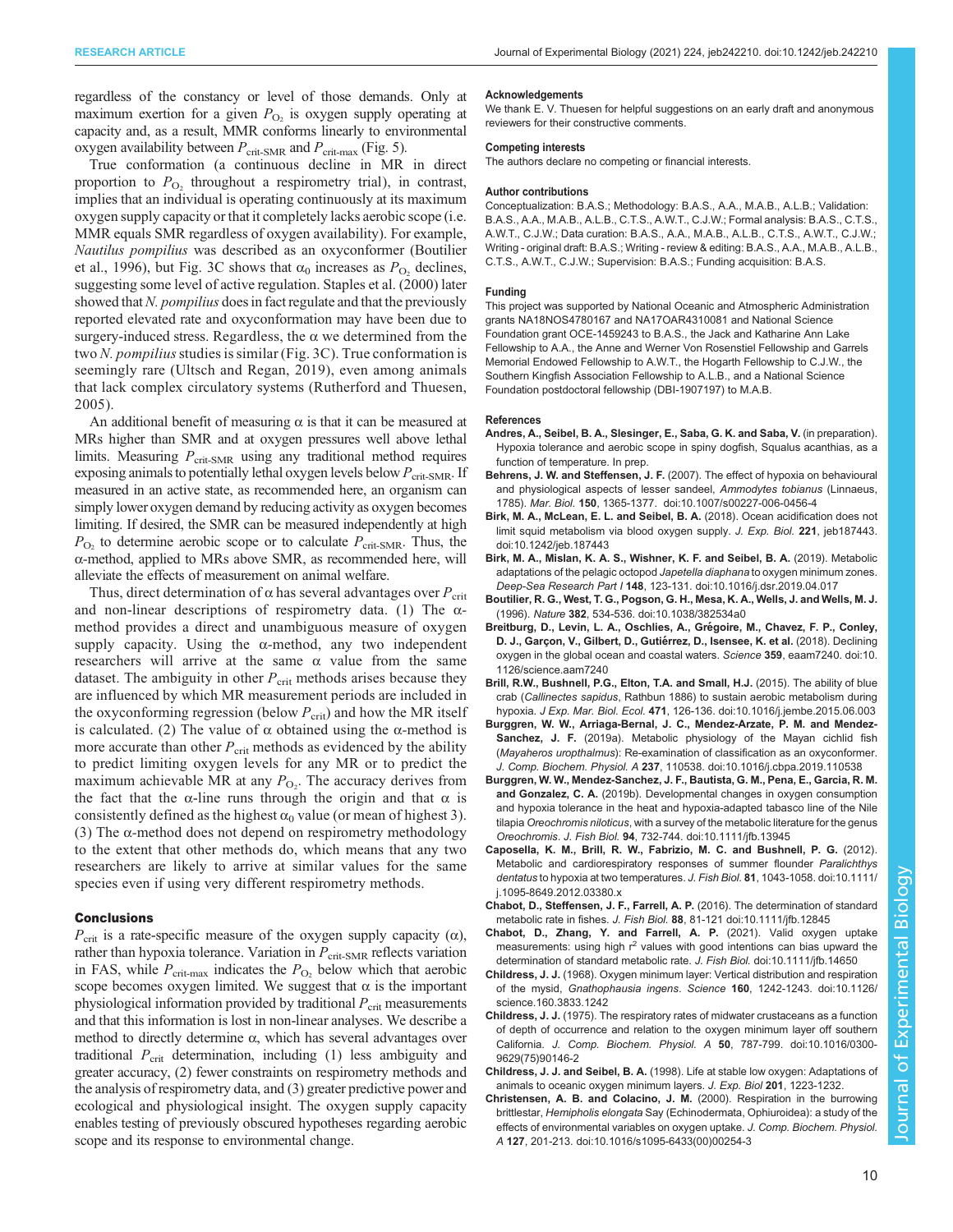- <span id="page-10-0"></span>Claireaux, G. and Chabot, D. [\(2016\). Responses by fishes to environmental](https://doi.org/10.1111/jfb.12833) hypoxia: integration through Fry'[s concept of aerobic metabolic scope.](https://doi.org/10.1111/jfb.12833) J. Fish Biol 88[, 232-251. doi:10.1111/jfb.12833](https://doi.org/10.1111/jfb.12833)
- Claireaux, G. and Chabot, D. (2019). The significance of ocean deoxygenation for the physiology of marine organisms. In IUCN: Ocean deoxygenation: Everyone's problem, Chapter 8.11 (ed. D. Laffoley and J. M. Baxter). IUCN, Global Marine and Polar Programme.
- Cobbs, G. A. and Alexander, Jr., J. E. [\(2018\). Assessment of oxygen consumption](https://doi.org/10.1371/journal.pone.0208836) [in response to progressive hypoxia.](https://doi.org/10.1371/journal.pone.0208836) PLoS ONE. 13, e0208836 doi:10.1371/ [journal.pone.0208836](https://doi.org/10.1371/journal.pone.0208836)
- [Collins, G. M., Clark, T. D., Rummer, J. L. and Carton, A. G.](https://doi.org/10.1093/conphys/cot029) (2013). Hypoxia [tolerance is conserved across genetically distinct sub-populations of an iconic,](https://doi.org/10.1093/conphys/cot029) [tropical Australian teleost \(](https://doi.org/10.1093/conphys/cot029)Lates calcarifer). Conserv. Physiol. 1, cot029. doi:10. [1093/conphys/cot029](https://doi.org/10.1093/conphys/cot029)
- Cowles, D. L. and Childress, J. J. [\(1995\). Aerobic metabolism of the anglerfish](https://doi.org/10.1016/0967-0637(95)00061-A) Melanocetus johnsoni[, a deep-pelagic marine sit-and-wait predator.](https://doi.org/10.1016/0967-0637(95)00061-A) Deep-sea Res. I 42[, 1631-1638. doi:10.1016/0967-0637\(95\)00061-A](https://doi.org/10.1016/0967-0637(95)00061-A)
- Crear, B. J. and Forteath, G. N. R. [\(2000\). The effect of extrinsic and intrinsic](https://doi.org/10.1016/s0022-0981(00)00243-4) [factors on oxygen consumption by the southern rock lobster,](https://doi.org/10.1016/s0022-0981(00)00243-4) Jasus edwardsii, J. Exp. Mar. Biol. Ecol. 252[, 129-147. doi:10.1016/s0022-0981\(00\)00243-4](https://doi.org/10.1016/s0022-0981(00)00243-4)
- [Clark, T. D., Sandblom, E. and Jutfelt, F.](https://doi.org/10.1242/jeb.084251) (2013). Aerobic scope measurements of [fishes in an era of climate change: respirometry, relevance and recommendations.](https://doi.org/10.1242/jeb.084251) J. Exp. Biol. 216[, 2771-2782. doi:10.1242/jeb.084251](https://doi.org/10.1242/jeb.084251)
- Dall, W. (1986). Estimation of routine metabolic rate in penaeid prawn. Penaeus esculentus Haswell. J. Exp. Mar. Biol. Ecol 96[, 57-74. doi:10.1016/0022-](https://doi.org/10.1016/0022-0981(86)90013-4) [0981\(86\)90013-4](https://doi.org/10.1016/0022-0981(86)90013-4)
- Deutsch, C., Ferrel, A., Seibel, B., Pörtner, H. O. and Huey, R. B. (2015). Climate [change tightens a metabolic constraint on marine habitats.](https://doi.org/10.1126/science.aaa1605) Science 348, [1132-1135. doi:10.1126/science.aaa1605](https://doi.org/10.1126/science.aaa1605)
- [Deutsch, C., Penn, J. L. and Seibel, B. A.](https://doi.org/10.1038/s41586-020-2721-y) (2020). Diverse hypoxia and thermal [tolerances shape biogeography of marine animals.](https://doi.org/10.1038/s41586-020-2721-y) Nature. doi:10.1038/s41586-[020-2721-y](https://doi.org/10.1038/s41586-020-2721-y)
- [Ern, R., Norin, T., Gamperl, A. K. and Esbaugh, A. J.](https://doi.org/10.1242/jeb.143495) (2016). Oxygen dependence [of upper thermal limits in fishes.](https://doi.org/10.1242/jeb.143495) J. Exp. Biol 219, 3376-3383. doi:10.1242/jeb. [143495](https://doi.org/10.1242/jeb.143495)
- Farrell, A. P. and Richards, J. G. (2009). Chapter 11 Defining Hypoxia. In Hypoxia (ed. A. P. Farrel, J. G. Richards and C. J. Brauner), pp. 487-503. Academic Press.
- Fry, F. E. J. and Hart, J. S. [\(1948\). The relation of temperature to oxygen](https://doi.org/10.2307/1538211) consumption in the goldfish. Biol. Bull 94[, 66-77. doi:10.2307/1538211](https://doi.org/10.2307/1538211)
- [Fu, S.-J., Brauner, C. J., Cao, Z. -D., Richards, J. G., Peng, J.-L., Dhillon, R. S.](https://doi.org/10.1242/jeb.053132) and Wang, Y.-X. [\(2011\). The effect of acclimation to hypoxia and sustained](https://doi.org/10.1242/jeb.053132) [exercise on subsequent hypoxia tolerance and swimming performance in goldfish](https://doi.org/10.1242/jeb.053132) (Carassius auratus). J. Exp. Biol. 214[, 2080-2088. doi:10.1242/jeb.053132](https://doi.org/10.1242/jeb.053132)
- Gnaiger, E. (1993). Homeostatic and microxic regulation of respiration in transitions from anaerobic metabolism. In The vertebrate gas transport cascade: Adaptations to environment and mode of life (ed. J. E. P. W. Bicudo), pp. 358-370. CRC Press, Boca Raton.
- Hall, F. G. [\(1966\). Minimum utilizable oxygen and the oxygen dissociation curve of](https://doi.org/10.1152/jappl.1966.21.2.375) blood of rodents. J. Appl. Physiol 21[, 375-378. doi:10.1152/jappl.1966.21.2.375](https://doi.org/10.1152/jappl.1966.21.2.375)
- [Howard, E. H., Penn, J. L., Frenzel, H., Seibel, B. A., Bianchi, D., Renault, L.,](https://doi.org/10.1126/sciadv.aay3188) [Kessouri, F., Sutula, M. A., McWilliams, J. C. and Deutsch, C.](https://doi.org/10.1126/sciadv.aay3188) (2020). Climate [driven aerobic habitat loss in the California Current System.](https://doi.org/10.1126/sciadv.aay3188) Sci. Adv 6, eaay3188. [doi:10.1126/sciadv.aay3188](https://doi.org/10.1126/sciadv.aay3188)
- [Kielland, O. N., Bech, C. and Einum, S.](https://doi.org/10.1111/1365-2435.13449) (2019). Warm and out of breath: Thermal [phenotypic plasticity in oxygen supply.](https://doi.org/10.1111/1365-2435.13449) Functional Ecol 33, 2142-2149. doi:10. [1111/1365-2435.13449](https://doi.org/10.1111/1365-2435.13449)
- [Killen, S. S., Glazier, D. S., Rezende, E. L., Clark, T. D., Atkinson, D., Willener,](https://doi.org/10.1086/685893) A. S. T. and Halsey, L. G. [\(2016\). Ecological Influences and Morphological](https://doi.org/10.1086/685893) [Correlates of Resting and Maximal Metabolic Rates across Teleost Fish Species.](https://doi.org/10.1086/685893) Am. Nat. 187[, 592-606. doi:10.1086/685893](https://doi.org/10.1086/685893)
- Lefrancios, C. and Claireaux, G. [\(2003\). Influence of ambient oxygenation and](https://doi.org/10.3354/meps259273) [tempearture on metabolic scope and scope for heart rate in the common sole,](https://doi.org/10.3354/meps259273) Solea solea. Mar. Ecol. Prog. Ser 259[, 273-284. doi:10.3354/meps259273](https://doi.org/10.3354/meps259273)
- Lindroth, A. [\(1942\). Sauerstoffverbrauch der fische. II. Verschiedene entwicklungs](https://doi.org/10.1007/BF00304682)[und altersstadien vom lachs und hecht.](https://doi.org/10.1007/BF00304682) Z. Zeitschrift für Vergleichende Physiologie 29[, 583-594. doi:10.1007/BF00304682](https://doi.org/10.1007/BF00304682)
- [Mandic, M., Todgham, A. E. and Richards, J. G.](https://doi.org/10.1098/rspb.2008.1235) (2009). Mechanisms and [evolution of hypoxia tolerance in fish.](https://doi.org/10.1098/rspb.2008.1235) Proc. R. Soc. B 276, 735-744. doi:10.1098/ [rspb.2008.1235](https://doi.org/10.1098/rspb.2008.1235)
- [Mandic, M., Pan, Y. K., Gilmour, K. M. and Perry, S. F.](https://doi.org/10.1242/jeb.213942) (2020). Relationships [between the peak hypoxic ventilatory response and critical O2 tension in larval](https://doi.org/10.1242/jeb.213942) and adult zebrafish (Danio rerio). J. Exp. Biol 223[, jeb213942. doi:10.1242/jeb.](https://doi.org/10.1242/jeb.213942) [213942](https://doi.org/10.1242/jeb.213942)
- [Marshall, D. J., Bode, M. and White, C. R.](https://doi.org/10.1242/jeb.085712) (2013). Estimating physiological tolerances—[a comparison of traditional approaches to non-linear regression](https://doi.org/10.1242/jeb.085712) techniques. J. Exp. Biol 216[, 2176-2182. doi:10.1242/jeb.085712](https://doi.org/10.1242/jeb.085712)
- [McArley, T. J., Hickey, A. J. R., Wallace, L., Kunzmann, A. and Herbert, N. A.](https://doi.org/10.1007/s00360-019-01216-w) [\(2019\). Intertidal triplefin fishes have a lower critical oxygen tension \(](https://doi.org/10.1007/s00360-019-01216-w) $P_{\text{crit}}$ [\), higher](https://doi.org/10.1007/s00360-019-01216-w) [maximal aerobic capacity, and higher tissue glycogen stores than their subtidal](https://doi.org/10.1007/s00360-019-01216-w) counterparts. J. Comp. Physiol. B. 189[, 399-411 doi:10.1007/s00360-019-01216-w](https://doi.org/10.1007/s00360-019-01216-w)
- [McCormick, L. R., Levin, L. A. and Oesch, N. W.](https://doi.org/10.1242/jeb.200899) (2019). Vision is highly sensitive [to oxygen availability in marine invertebrate larvae.](https://doi.org/10.1242/jeb.200899) J. Exp. Biol. 222, jeb200899. [doi:10.1242/jeb.200899](https://doi.org/10.1242/jeb.200899)
- Mueller, C. A. and Seymour, R. S. [\(2011\). The Regulation Index: a new method for](https://doi.org/10.1086/661953) [assessing the relationship between oxygen consumption and environmental](https://doi.org/10.1086/661953) oxygen. Physiol. Biochem. Zool. 84[, 522-532. doi:10.1086/661953](https://doi.org/10.1086/661953)
- Muggeo, V. M. R. [\(2003\). Estimating regression models with unknown break-points.](https://doi.org/10.1002/sim.1545) Stat. Med 322[, 3055-3071. doi:10.1002/sim.1545](https://doi.org/10.1002/sim.1545)
- Negrete, Jr., B. and Esbaugh, A. J. [\(2019\). A methodological evaluation of the](https://doi.org/10.1242/bio.045310) [determination of critical oxygen threshold in an estuarine teleost.](https://doi.org/10.1242/bio.045310) Biology Open 8, [bio045310. doi:10.1242/bio.045310](https://doi.org/10.1242/bio.045310)
- Nillson, G. E. and Ostlund-Nilsson, S. [\(2004\). Hypoxia in paradise: widespread](https://doi.org/10.1098/rsbl.2003.0087) [hypoxia tolerance in coral reef fishes.](https://doi.org/10.1098/rsbl.2003.0087) Proc. R. Soc. Lond. B 271, S30-S33. doi:10. [1098/rsbl.2003.0087](https://doi.org/10.1098/rsbl.2003.0087)
- [Onthank, K. L., Trueblood, L. A., Shchrock-Duff, T. and Kore, L .G.](https://doi.org/10.1086/712207) (2021). Impact of short- and long-term exposure to elevated seawater  $P_{CO2}$  [on metabolic](https://doi.org/10.1086/712207) [rate and hypoxia tolerance in](https://doi.org/10.1086/712207) Octopus rubescens. J. Physiol. Biochem. Zool. 94, [1-11. doi:10.1086/712207](https://doi.org/10.1086/712207)
- [Paschke, K., Cumillaf, J. P., Loyola, S., Gebauer, P., Urbina, M., Chimal, M. E.,](https://doi.org/10.1007/s00227-009-1291-1) Pascual, C. and Rosas, C. [\(2010\). Effect of dissolved oxygen level on respiratory](https://doi.org/10.1007/s00227-009-1291-1) [metabolism, nutritional physiology, and immune condition of southern king crab](https://doi.org/10.1007/s00227-009-1291-1) Lithodes santolla [\(Molina, 1782\) \(Decapoda, Lithodidae\).](https://doi.org/10.1007/s00227-009-1291-1) J. Mar. Biol. 157, 7-18. [doi:10.1007/s00227-009-1291-1](https://doi.org/10.1007/s00227-009-1291-1)
- [Peterson, C. C., Nagy, K. A. and Diamond, J.](https://doi.org/10.1073/pnas.87.6.2324) (1989). Sustained metabolic scope. Proc. Nat. Acad. Sci. 87[, 2324-2328. doi:10.1073/pnas.87.6.2324](https://doi.org/10.1073/pnas.87.6.2324)
- Pörtner, H.-O. and Grieshaber, M. K. (1993). Critical  $PO<sub>2</sub>(s)$  in oxyconforming and oxyregulating animals: gas exchange, metabolic rate and the mode of energy production. CRC Press.
- Pö[rtner, H.-O., Bock, C. and Mark, F. C.](https://doi.org/10.1242/jeb.134585) (2017). Oxygen- and capacity-limited [thermal tolerance: bridging ecology and physiology.](https://doi.org/10.1242/jeb.134585) J. Exp. Biol 220, 2685-2696. [doi:10.1242/jeb.134585](https://doi.org/10.1242/jeb.134585)
- Reemeyer, J. E. and Rees, B. B. [\(2019\). Standardizing the determination and](https://doi.org/10.1242/jeb210633) interpretation of  $P_{crit}$  in fishes. J. Exp. Biol 222[, jeb210633. doi:10.1242/](https://doi.org/10.1242/jeb210633) ieb210633
- Reemeyer, J. E. and Rees, B. B. [\(2020\). Plasticity, repeatability and phenotypic](https://doi.org/10.1242/jeb.228098) [correlations of metabolic traits in a small estuarine fish.](https://doi.org/10.1242/jeb.228098) J. Exp. Biol 223, [jeb228098. doi:10.1242/jeb.228098](https://doi.org/10.1242/jeb.228098)
- Regan, M. D. and Richards, J. G. [\(2017\). Rates of hypoxia induction alter](https://doi.org/10.1242/jeb.154948) mechanisms of  $O_2$  uptake and the critical  $O_2$  [tension of goldfish.](https://doi.org/10.1242/jeb.154948) J. Exp. Biol 220, [2536-2544. doi:10.1242/jeb.154948](https://doi.org/10.1242/jeb.154948)
- [Regan, M. D., Mandic, M., Dhillon, R. S., Lau, G. Y., Farrell, A. P., Schulte, P. M.,](https://doi.org/10.1242/jeb.200253) [Seibel, B. A., Speers-Roesch, B., Ultsch, G. R. and Richards, J. G.](https://doi.org/10.1242/jeb.200253) (2019). Don'[t throw the fish out with the respirometry water](https://doi.org/10.1242/jeb.200253) – Correspondence on JEB 221(22), 163717. J. Exp. Biol. 222[, jeb200253. doi:10.1242/jeb.200253](https://doi.org/10.1242/jeb.200253)
- Richards, J. G. [\(2011\). Physiological, behavioral and biochemical adaptations of](https://doi.org/10.1242/jeb.047951) intertidal fishes to hypoxia. J. Exp. Biol 214[, 191-199. doi:10.1242/jeb.047951](https://doi.org/10.1242/jeb.047951)
- [Rogers, N. J., Urbina, M. A., Reardon, E. E., McKenzie, D. J. and Wilson, R. W.](https://doi.org/10.1093/conphys/cow012) [\(2016\). A new analysis of hypoxia tolerance in fishes using a database of critical](https://doi.org/10.1093/conphys/cow012) oxygen level (P<sub>crit</sub>). Conserv. Physiol 4[, cow012. doi:10.1093/conphys/cow012](https://doi.org/10.1093/conphys/cow012)
- [Rubalcaba, J. G., Verberk, W. C., Hendriks, A. J., Saris, B. and Woods, H. A.](https://doi.org/doi/10.1073/pnas.2003292117) [\(2020\). Oxygen limitation may affect the temperature and size dependence of](https://doi.org/doi/10.1073/pnas.2003292117) [metabolism in aquatic ectotherms.](https://doi.org/doi/10.1073/pnas.2003292117) Proc. Nat. Acad. Sci. 117, 31963-31968. [doi:10.1073/pnas.2003292117](https://doi.org/doi/10.1073/pnas.2003292117)
- Rutherford, L. D. and Thuesen, E. V. [\(2005\). Metabolic performance and survival](https://doi.org/10.3354/meps294189) [of medusae in estuarine hypoxia.](https://doi.org/10.3354/meps294189) Mar. Ecol. Prog. Ser 294, 189-200. doi:10.3354/ [meps294189](https://doi.org/10.3354/meps294189)
- Schurmann, H. and Steffensen, J. F. [\(1997\). Effects of temperature, hypoxia and](https://doi.org/10.1111/j.1095-8649.1997.tb01645.x) [activity on the metabolism of juvenile Atlantic cod.](https://doi.org/10.1111/j.1095-8649.1997.tb01645.x) J. Fish Biol. 50, 1166-1180. [doi:10.1111/j.1095-8649.1997.tb01645.x](https://doi.org/10.1111/j.1095-8649.1997.tb01645.x)
- Seibel, B. A. [\(2011\). Critical oxygen levels and metabolic suppression in oceanic](https://doi.org/10.1242/jeb.049171) oxygen minimum zones. J. Exp. Biol 214[, 326-336. doi:10.1242/jeb.049171](https://doi.org/10.1242/jeb.049171)
- Seibel, B. A. and Childress, J. J. [\(2000\). Metabolism of benthic octopods](https://doi.org/10.1016/S0967-0637(99)00103-X) [\(Cephalopoda\) as a function of habitat depth and oxygen concentration.](https://doi.org/10.1016/S0967-0637(99)00103-X) Deep-Sea Res. 47[, 1247-1260. doi:10.1016/S0967-0637\(99\)00103-X](https://doi.org/10.1016/S0967-0637(99)00103-X)
- Seibel, B. A. and Deutsch, C. [\(2020\). Oxygen supply capacity in animals evolves to](https://doi.org/10.1242/jeb.210492) [meet maximum demand at the current oxygen partial pressure regardless of size](https://doi.org/10.1242/jeb.210492) or temperature. J. Exp. Biol. 223[, jeb210492. doi:10.1242/jeb.210492](https://doi.org/10.1242/jeb.210492)
- Seibel, B. A., Hafker, S., Trubenbach, K., Zhang, J., Pörtner, H.-O., Rosa, R., Storey, K. B. [\(2014\). Metabolic suppression during protracted exposure to](https://doi.org/10.1242/jeb.100487) hypoxia in the jumbo squid, Dosidicus gigas[, living in an oxygen minimum zone.](https://doi.org/10.1242/jeb.100487) J. Exp. Biol. 217[, 2710-2716. doi:10.1242/jeb.100487](https://doi.org/10.1242/jeb.100487)
- [Seibel, B. A., Luu, B. E., Tessier, S. N., Towanda, T. and Storey, K. B.](https://doi.org/10.1016/j.cbpb.2017.12.017) (2018). [Metabolic suppression in the pelagic crab,](https://doi.org/10.1016/j.cbpb.2017.12.017) Pleuroncodes planipes, in oxygen minimum zones. [Comp. Biochem. Physiol. A](https://doi.org/10.1016/j.cbpb.2017.12.017) 224, 88-97. doi:10.1016/j.cbpb. [2017.12.017](https://doi.org/10.1016/j.cbpb.2017.12.017)
- [Slesinger, E., Andres, A., Young, R., Seibel, B. A., Saba, V., Phelan, B.,](https://doi.org/10.1371/journal.pone.0218390) [Rosendale, J., Wieczorek, D. and Saba, G.](https://doi.org/10.1371/journal.pone.0218390) (2019). The effect of ocean warming on black sea bass (Centropristis striata[\) aerobic scope and hypoxia tolerance.](https://doi.org/10.1371/journal.pone.0218390) PLoS ONE 14[, e0218390. doi:10.1371/journal.pone.0218390](https://doi.org/10.1371/journal.pone.0218390)